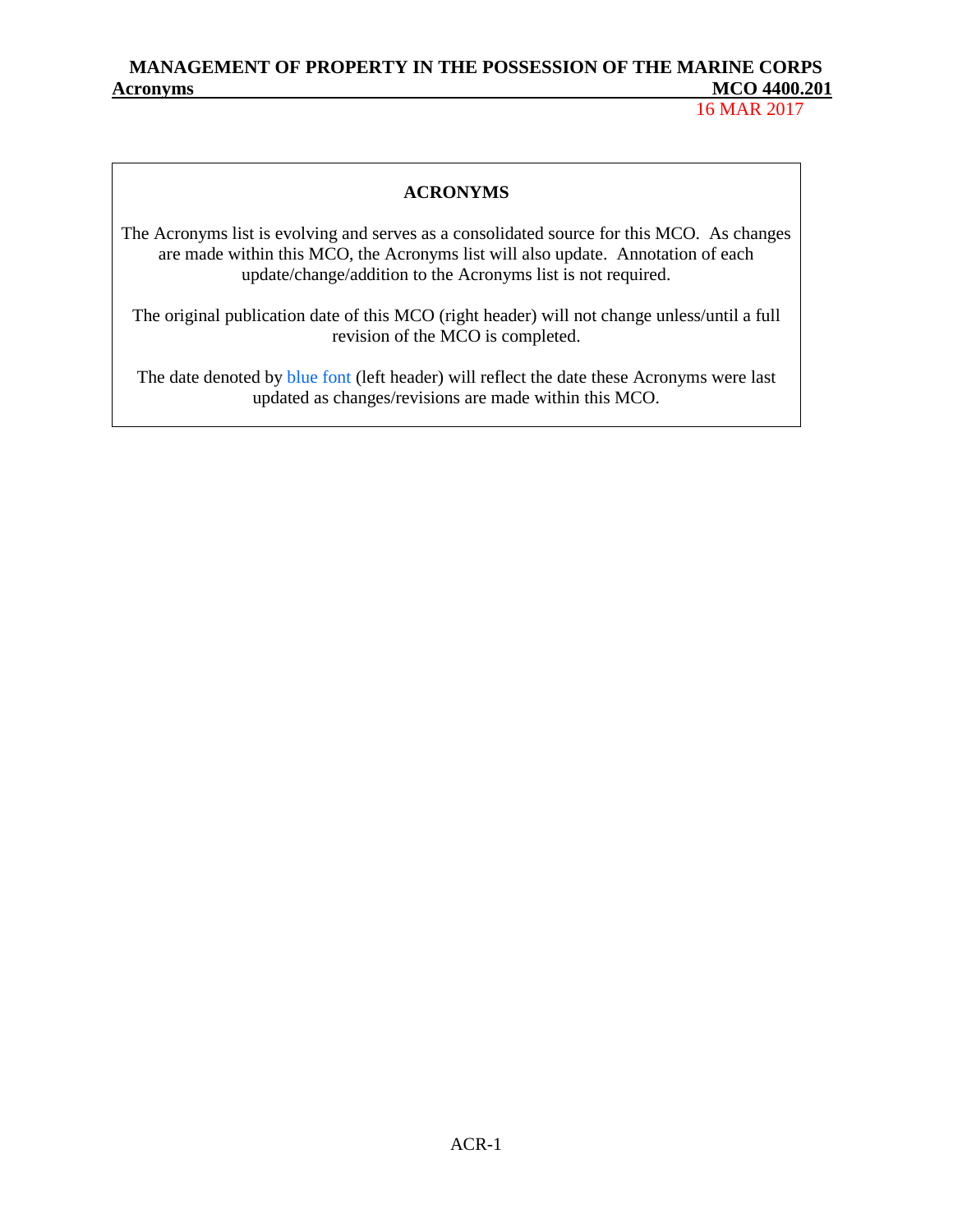16 MAR 2017

#### **ACRONYMS**

| 3PL            | <b>Third Party Logistics</b>                      |
|----------------|---------------------------------------------------|
| AA&E           | Arms, Ammunition and Explosives                   |
| <b>AAC</b>     | <b>Activity Address Code</b>                      |
| <b>AAFES</b>   | Army and Air Force Exchange Service               |
| <b>AAO</b>     | <b>Approved Acquisition Objective</b>             |
| <b>ACA</b>     | <b>Airlift Clearance Authority</b>                |
| <b>ACE</b>     | <b>Aviation Combat Element</b>                    |
| <b>ACMC</b>    | Assistance Commandant of the Marine Corps         |
| <b>ACSA</b>    | <b>Acquisition and Cross-Servicing Agreement</b>  |
| <b>ADA</b>     | Anti-Deficiency Act                               |
| <b>ADAL</b>    | <b>Authorized Dental Allowance List</b>           |
| <b>ADC</b>     | <b>Approved DLMS Change</b>                       |
| <b>ADP</b>     | <b>Automated Data Processing</b>                  |
| <b>ADS</b>     | <b>Authoritative Data Source</b>                  |
| <b>AECA</b>    | Arms Export Control Act                           |
| <b>AIS</b>     | <b>Automated Information System</b>               |
| AIT            | <b>Automatic Identification Technologies</b>      |
| <b>AMAL</b>    | <b>Authorized Medical Allowance List</b>          |
| <b>AMPS</b>    | <b>Account Management and Provisioning System</b> |
| <b>AMS TAC</b> | <b>Automated Manifest System, Tactical</b>        |
| <b>AN/VRC</b>  | Army Navy/Vehicle Radio Communications            |
| AO             | Accountable Officer (Vol. 1, 3 & 4)               |
|                | <b>Acquisition Objective</b>                      |
|                | <b>Approving Official</b>                         |
| <b>AOR</b>     | Area of Responsibility                            |
| <b>APC</b>     | <b>Agency Program Coordinator</b>                 |
| <b>APO</b>     | <b>Accountable Property Officer</b>               |
| <b>APOD</b>    | <b>Aerial Port of Debarkation</b>                 |
| <b>APSR</b>    | Accountable Property System of Record             |
| <b>ARG</b>     | <b>Amphibious Ready Group</b>                     |
|                |                                                   |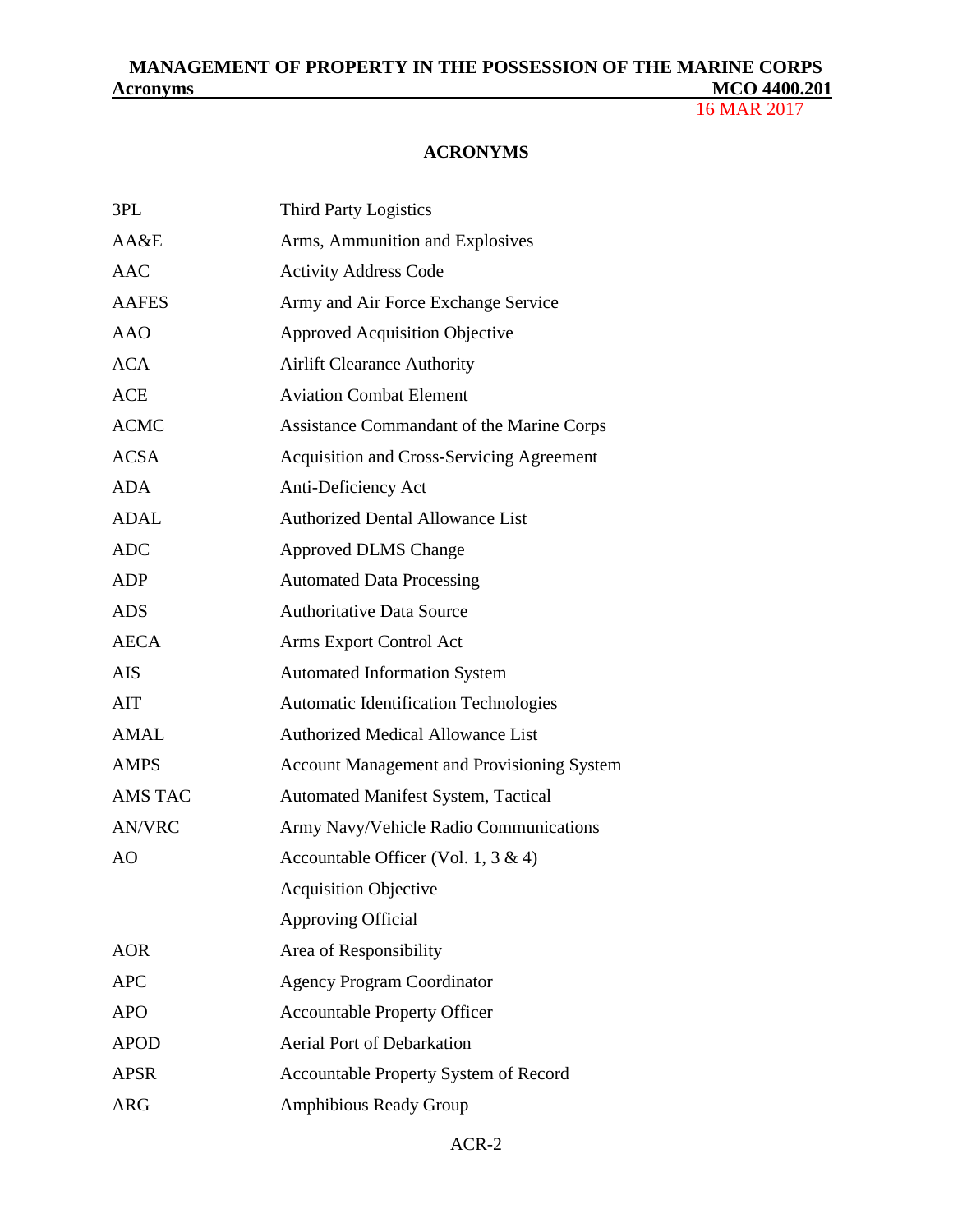| ARI              | <b>Allotment Recipient Identifier</b>           |
|------------------|-------------------------------------------------|
| <b>ASA</b>       | <b>Appropriation Stores Account</b>             |
| <b>ASD</b>       | <b>Assistant Secretary of Defense</b>           |
| ASL              | <b>Aviation Supply Logistics</b>                |
| <b>ASP</b>       | <b>Ammunition Supply Point</b>                  |
| <b>ASTM</b>      | American Society for Testing and Materials      |
| AT               | <b>Annual Training</b>                          |
| AT&L             | Acquisition, Technology and Logistics           |
| <b>AWOL</b>      | <b>Absent Without Leave</b>                     |
| <b>BAH</b>       | Basic Allowance for Housing                     |
| <b>BBP</b>       | <b>Break Bulk Point</b>                         |
| <b>BCRA</b>      | <b>Basic Clothing Replacement Allowance</b>     |
| <b>BCN</b>       | <b>Bureau Code Number</b>                       |
| <b>BEA</b>       | <b>Budget Execution Activity</b>                |
| <b>BEQ</b>       | <b>Bachelor Enlisted Quarters</b>               |
| <b>BESA</b>      | <b>Budget Execution Sub-Activity</b>            |
| <b>BIC</b>       | <b>Blount Island Command</b>                    |
| BII              | <b>Basic Issue Item</b>                         |
| <b>BLOC</b>      | Bill of Lading Office Code                      |
| <b>BOM</b>       | <b>Bill of Materials</b>                        |
| <b>BOP</b>       | <b>Balance of Payments</b>                      |
| <b>BOQ</b>       | <b>Bachelor Officers Quarters</b>               |
| <b>BOV</b>       | <b>Back-Order Validation</b>                    |
| <b>BPA</b>       | <b>Blanket Purchase Agreement</b>               |
| <b>BPCO</b>      | <b>Base Property Control Office</b>             |
| <b>BPN</b>       | <b>Business Partner Number</b>                  |
| <b>BTA</b>       | <b>Business Transformation Agency</b>           |
| <b>BUMED</b>     | Bureau of Medicine and Surgery                  |
| <b>BUMEDINST</b> | Bureau of Medicine and Surgery Instruction      |
| C <sub>4</sub>   | Command, Control, Communications, and Computers |
| C&T              | Clothing and Textile                            |
| CA               | Convening Authority                             |
|                  |                                                 |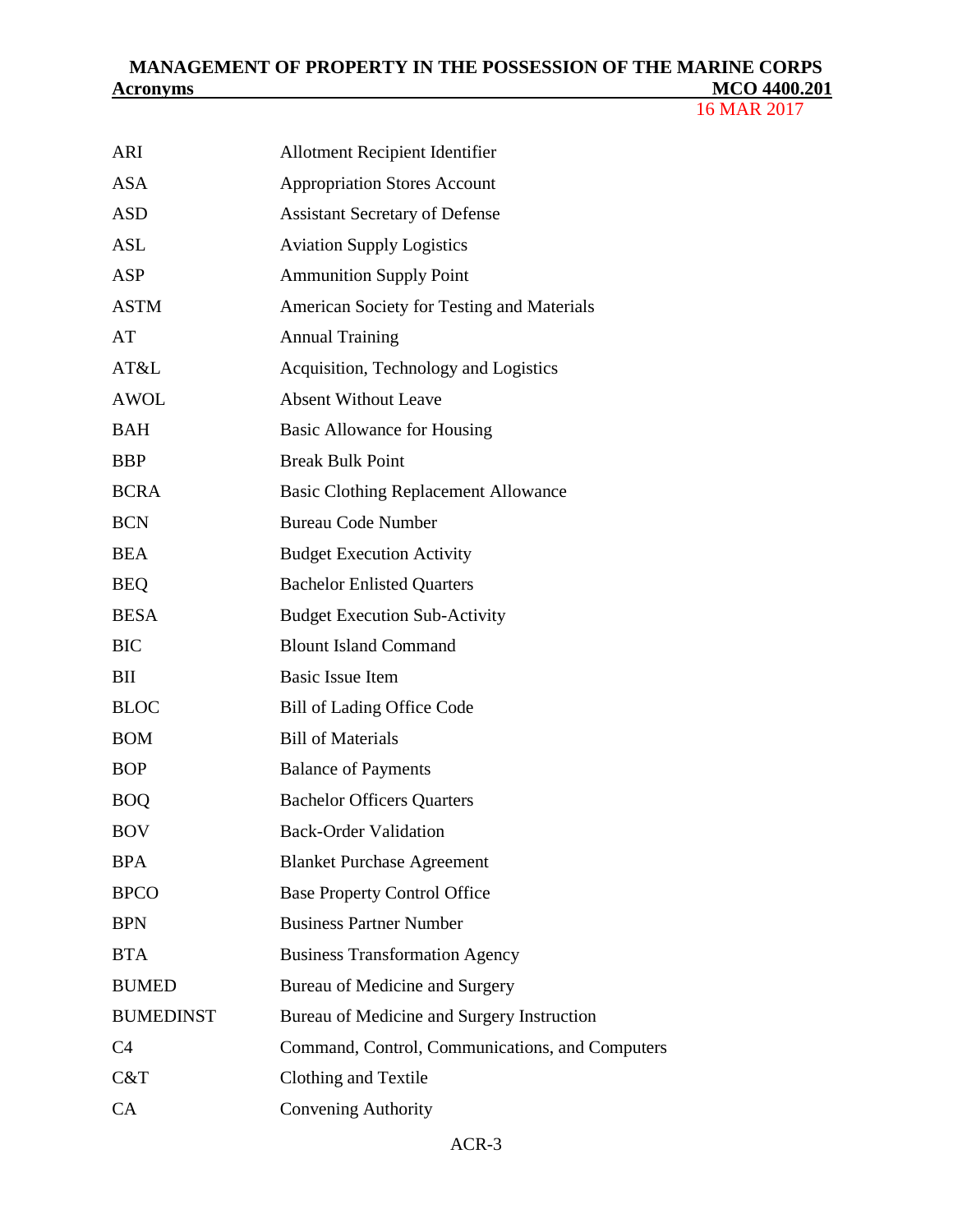| CACO           | <b>Casualty Assistance Call Officer</b>                        |
|----------------|----------------------------------------------------------------|
| CAD            | <b>Contract Award Data</b>                                     |
| <b>CAGE</b>    | <b>Commercial and Government Entity</b>                        |
| <b>CAM</b>     | <b>Contractor-Acquired Materiel</b>                            |
| CAO            | <b>Contract Administration Officer</b>                         |
| <b>CAP</b>     | <b>Contractor-Acquired Property</b>                            |
| <b>CAR</b>     | Custodian Asset Report (Vol. 3 & 4)                            |
|                | <b>Catalog Action Request</b>                                  |
| <b>CASM</b>    | <b>Contingency Acquisition Support Model</b>                   |
| <b>CATC</b>    | <b>Combined Arms Training Center</b>                           |
| <b>CBA</b>     | <b>Capabilities Based Assessment</b>                           |
| <b>CBRND-E</b> | Chemical Biological Radiological and Nuclear Defense Equipment |
| <b>CBRNE</b>   | Chemical, Biological, Radiological, Nuclear and Enhanced       |
|                | <b>Conventional Weapons</b>                                    |
| <b>CCB</b>     | <b>Consolidation and Containerization Point</b>                |
| <b>CCI</b>     | Controlled Cryptographic Item                                  |
| <b>CCR</b>     | <b>Central Contractor Registration</b>                         |
| <b>CEC</b>     | <b>Combat Essentiality Code</b>                                |
| CF             | <b>Coalition Force</b>                                         |
| CG             | <b>Commanding General</b>                                      |
| <b>CH</b>      | Cardholder                                                     |
| <b>CIC</b>     | Classified Item Code (DoD CIIC)                                |
|                | Controlled Item Code (Marine Corps specific)                   |
| <b>CID</b>     | <b>Commercial Item Description</b>                             |
| <b>CIF</b>     | <b>Central Issue Facility</b>                                  |
| <b>CIIC</b>    | Controlled Inventory Item Code                                 |
| <b>CIIP</b>    | Clothing Initial Issue Point                                   |
| <b>CIP</b>     | <b>Construction in Progress</b>                                |
| <b>CJCSI</b>   | Chairman of the Joint Chiefs of Staff Instruction              |
| CLB            | <b>Combat Logistics Battalion</b>                              |
| <b>CLC</b>     | <b>Combat Logistics Company</b>                                |
| <b>CLD</b>     | <b>Critical Low Density</b>                                    |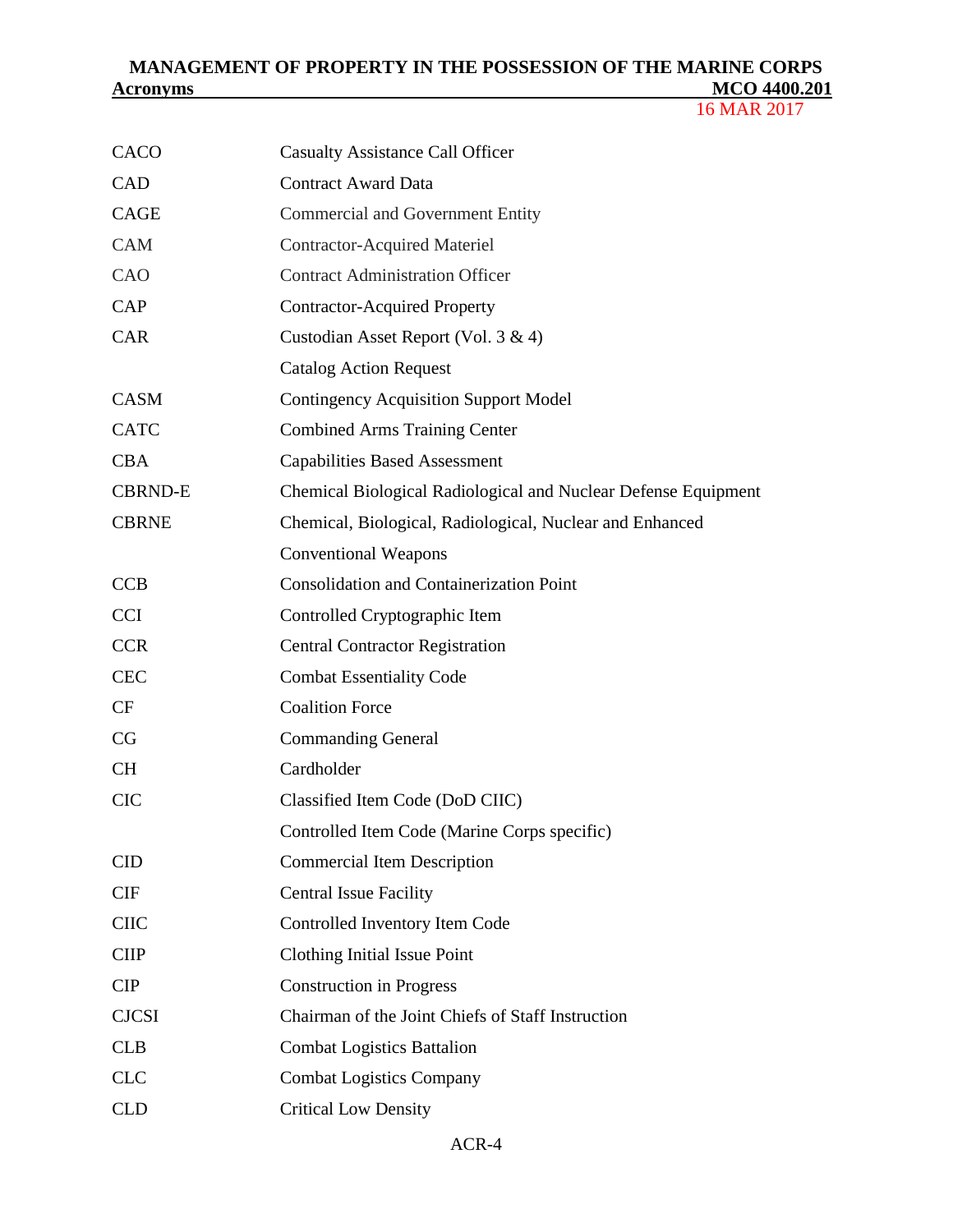| <b>CLS</b>           | <b>Contractor Logistics Support</b>                                  |
|----------------------|----------------------------------------------------------------------|
| CM                   | <b>Collateral Materiel</b>                                           |
| <b>CMA</b>           | Centrally Managed Allotment (Vol. 2)                                 |
|                      | <b>Clothing Monetary Allowance</b>                                   |
| <b>CMC</b>           | Commandant of the Marine Corps                                       |
| <b>CMOS</b>          | <b>Cargo Movement Operations System</b>                              |
| <b>CMR</b>           | <b>Consolidated Memorandum Receipt</b>                               |
| CO                   | <b>Commanding Officer</b>                                            |
| <b>COCOM</b>         | <b>Combatant Command</b>                                             |
| <b>COE</b>           | Commitment, Obligation and Expense                                   |
| <b>COEI</b>          | Components of End Items                                              |
|                      | <b>COMMARCORLOGBASES</b> Commander, Marine Corps Logistics Bases     |
| COMMARCORSYSCOM      | Commander, Marine Corps Systems Command                              |
| <b>COMMARFOR</b>     | Commander, Marine Forces                                             |
| <b>COMMARFORRES</b>  | Commander, Marine Forces Reserve                                     |
| <b>COMMRI</b>        | <b>Communication Routing Identifier</b>                              |
| <b>COMSEC</b>        | <b>Communication Security</b>                                        |
| <b>CONUS</b>         | <b>Continental United States</b>                                     |
| <b>COR</b>           | <b>Contracting Officer Representative</b>                            |
| <b>COSIS</b>         | Care of Supplies in Stores                                           |
| <b>COTS</b>          | <b>Commercial Off The Shelf</b>                                      |
| <b>CRA</b>           | <b>Clothing Replacement Allowances</b>                               |
| <b>CRIF</b>          | Cargo Routing Information File                                       |
| <b>CSP</b>           | Central Service Point (DoDAAD) (Vol. 2)                              |
|                      | Consolidated Storage Program (Class II) (Vol. 3)                     |
| <b>CTEP</b>          | <b>Contingency Training Equipment Pool</b>                           |
| <b>CWT</b>           | <b>Customer Wait Time</b>                                            |
| <b>DAASC</b>         | Defense Automatic Addressing System Center                           |
| <b>DAMES</b>         | <b>DAASC Automated Message Exchange System</b>                       |
| <b>DAO</b>           | Departmental Accountable Official                                    |
| <b>DASN RD&amp;A</b> | Deputy Assistant Secretary of the Navy for Research, Development and |
|                      | Acquisition                                                          |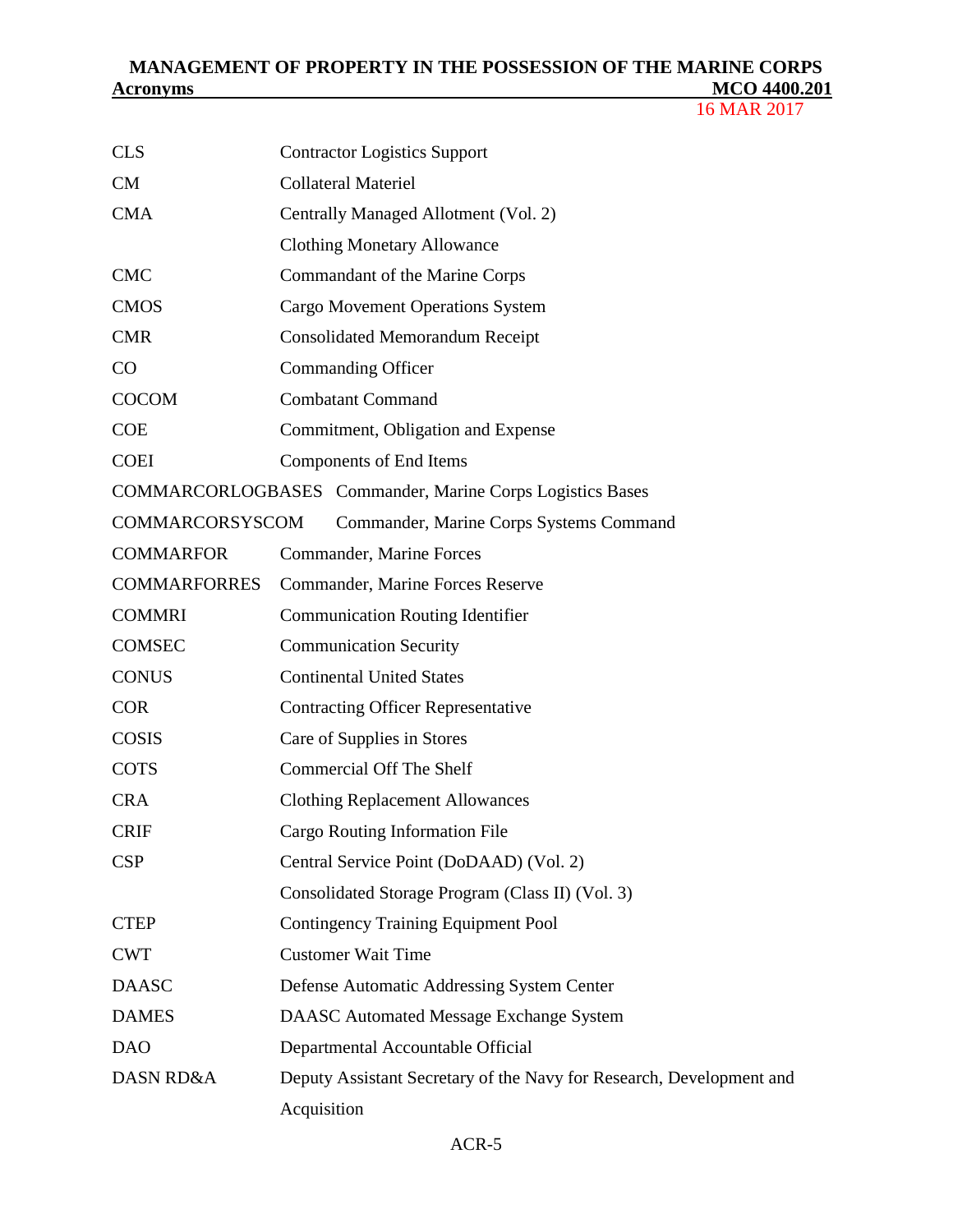| DC AVN        | Deputy Commandant, Aviation                           |
|---------------|-------------------------------------------------------|
| DC CD&I       | Deputy Commandant, Combat Development and Integration |
| DC I&L        | Deputy Commandant, Installations and Logistics        |
| DC M&RA       | Deputy Commandant, Manpower and Reserve Affairs       |
| DC P&R        | Deputy Commandant, Programs and Resources             |
| DC PP&O       | Deputy Commandant, Plans, Policies, & Operations      |
| <b>DCMA</b>   | Defense Contract Management Agency                    |
| <b>DCP</b>    | Directive Control Point                               |
| <b>DCPDS</b>  | Defense Civilian Personnel Data System                |
| <b>DCPS</b>   | Defense Civilian Payroll System                       |
| <b>DEMIL</b>  | Demilitarization                                      |
| <b>DFAR</b>   | <b>Defense Federal Acquisition Regulations</b>        |
| <b>DFAS</b>   | <b>Defense Finance Accounting Service</b>             |
| <b>DIC</b>    | Document Identifier Code                              |
| <b>DLA</b>    | Defense Logistics Agency                              |
| <b>DLA-DS</b> | Defense Logistics Agency - Disposition Services       |
| DLA-E         | Defense Logistics Agency - Energy                     |
| <b>DLA-TS</b> | Defense Logistics Agency - Transaction Services       |
| <b>DLIS</b>   | Defense Logistics Information Services                |
| <b>DLM</b>    | Defense Logistics Manual                              |
| <b>DLMS</b>   | Defense Logistics Management System                   |
| <b>DLMSO</b>  | Defense Logistics Management Standards Office         |
| <b>DLR</b>    | Depot Level Reparable                                 |
| <b>DLSS</b>   | Defense Logistics Standard Systems                    |
| DM            | Due Member                                            |
| <b>DMCS</b>   | Director, Marine Corps Staff                          |
| <b>DMFA</b>   | Depot Maintenance Float Allowance                     |
| <b>DMISA</b>  | Depot Maintenance Interservice Support Agreement      |
| <b>DMLSS</b>  | Defense Medical Logistics Standard Support            |
| <b>DMO</b>    | <b>Distribution Management Office</b>                 |
| DoD           | Department of Defense                                 |
| <b>DoDAAC</b> | Department of Defense Activity Address Code           |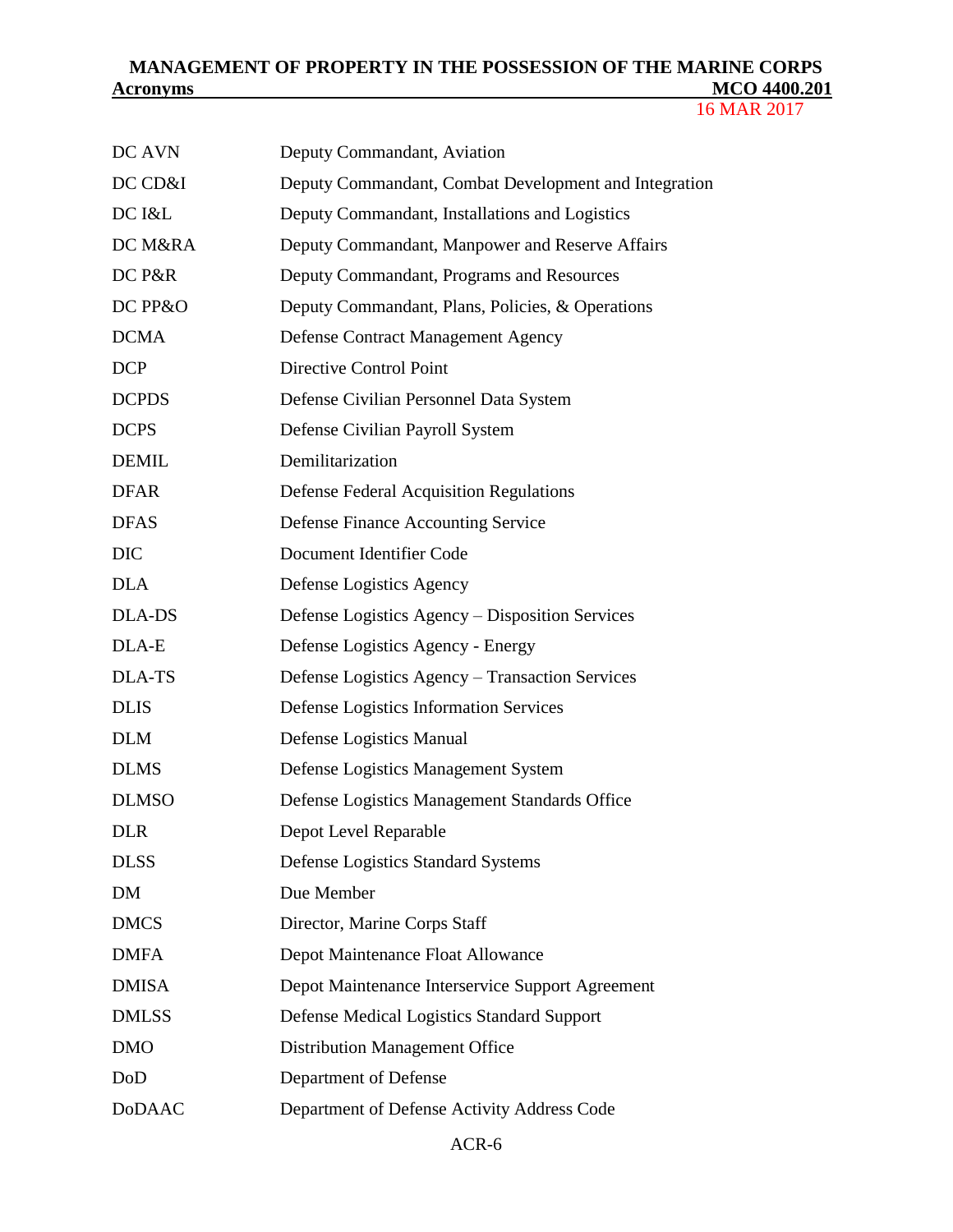| <b>DoDAAD</b>         | Department of Defense Activity Address Directory        |
|-----------------------|---------------------------------------------------------|
| <b>DoDAAF</b>         | Department of Defense Activity Address File             |
| DoDI                  | Department of Defense Instruction                       |
| <b>DoDM</b>           | Department of Defense Manual                            |
| DoJ                   | Department of Justice                                   |
| <b>DON</b>            | Department of the Navy                                  |
| <b>DONHAMS</b>        | Department of the Navy Heritage Asset Management System |
| <b>DOS</b>            | Days of Supply                                          |
| DP                    | Data Pattern                                            |
| <b>DPAS</b>           | Defense Property Accounting System                      |
| DRRS-MC               | Defense Readiness Reporting System - Marine Corps       |
| <b>DSI</b>            | <b>Demand Supported Items</b>                           |
| <b>DTC</b>            | Document Type Code                                      |
| <b>DTID</b>           | Disposal Turn In Document                               |
| <b>DTR</b>            | <b>Defense Transportation Regulation</b>                |
| <b>DTS</b>            | Defense Travel System                                   |
| <b>DUNS</b>           | Data Universal Numbering System                         |
| E&C                   | <b>Existence and Completeness</b>                       |
| EA                    | <b>Executive Agent</b>                                  |
| <b>EBUSOPSOFFINST</b> | eBusiness Operations Office Instruction                 |
| <b>EDA</b>            | <b>Electronic Document Access</b>                       |
| <b>EDI</b>            | Electronic Data Interchange                             |
| <b>EDIPI</b>          | Electronic Data Interchange Personal Identifier         |
| <b>EDL</b>            | <b>Equipment Density List</b>                           |
| <b>EDOCS</b>          | <b>Electronic Document Management Suite</b>             |
| <b>EDSML</b>          | Expendable/Durable Supplies and Materials List          |
| <b>EEAP</b>           | <b>Enhance Equipment Allowance Pool</b>                 |
| <b>EFDS</b>           | <b>Expeditionary Force Development System</b>           |
| <b>EGEM</b>           | <b>Enterprise Ground Equipment Manager</b>              |
| EI                    | End Item                                                |
| <b>EIS</b>            | <b>Enterprise Information Systems</b>                   |
| <b>EKMS</b>           | Electronic Key Management System                        |
|                       |                                                         |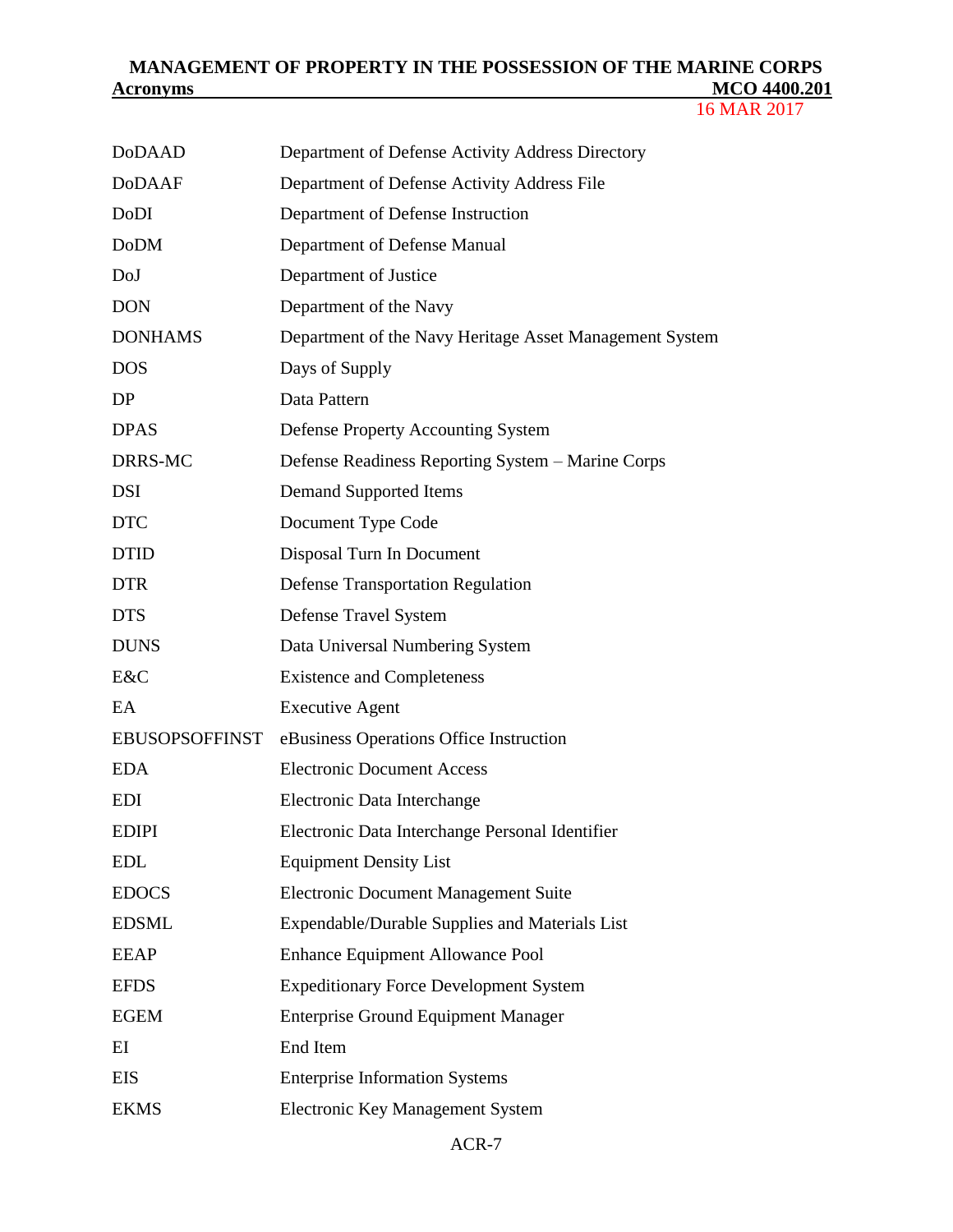| <b>ELMP</b>   | <b>Enterprise Level Maintenance Program</b>        |
|---------------|----------------------------------------------------|
| <b>EOD</b>    | <b>Explosive Ordnance Disposal</b>                 |
| <b>EPLS</b>   | <b>Excluded Parties List System</b>                |
| <b>ESG</b>    | <b>Expeditionary Strike Group</b>                  |
| <b>EUID</b>   | <b>Enterprise Unique Identification</b>            |
| F/AD          | Force/Activity Designator                          |
| <b>FAN</b>    | <b>Financial Account Number</b>                    |
| FAR           | <b>Federal Acquisition Regulation</b>              |
| FAS           | <b>Fuels Automated System</b>                      |
| <b>FCS</b>    | <b>Federal Catalog System</b>                      |
| FDP&E         | Force Deployment Planning and Execution            |
| <b>FEDLOG</b> | Federal Logistics Data                             |
| <b>FEDREG</b> | Federal Registry System                            |
| <b>FFR</b>    | <b>Fleet Freight Routing</b>                       |
| <b>FIAR</b>   | Financial Improvement and Audit Readiness          |
| <b>FIE</b>    | Fly-In-Echelon                                     |
| <b>FLIPL</b>  | Financial Liability Investigation of Property Loss |
| <b>FLIS</b>   | <b>Federal Logistics Information System</b>        |
| <b>FMCR</b>   | <b>Fleet Marine Corps Reserve</b>                  |
| <b>FMR</b>    | <b>Financial Management Regulation</b>             |
| <b>FMS</b>    | <b>Foreign Military Sales</b>                      |
|               | <b>Field Medical School</b>                        |
| <b>FOS</b>    | <b>Feasibility of Support</b>                      |
| <b>FPDS</b>   | <b>Federal Procurement Data Systems</b>            |
| <b>FSC</b>    | <b>Federal Supply Classification</b>               |
| <b>FSMAO</b>  | Field Supply and Maintenance Analysis Office       |
| <b>FSS</b>    | <b>Federal Supply System</b>                       |
| <b>FY</b>     | <b>Fiscal Year</b>                                 |
| <b>FYDP</b>   | <b>Future Years Defense Program</b>                |
| <b>GA</b>     | <b>General Account</b>                             |
| GAO           | Government Accountability Office                   |
| <b>GCPC</b>   | Government Commercial Purchase Card                |
|               |                                                    |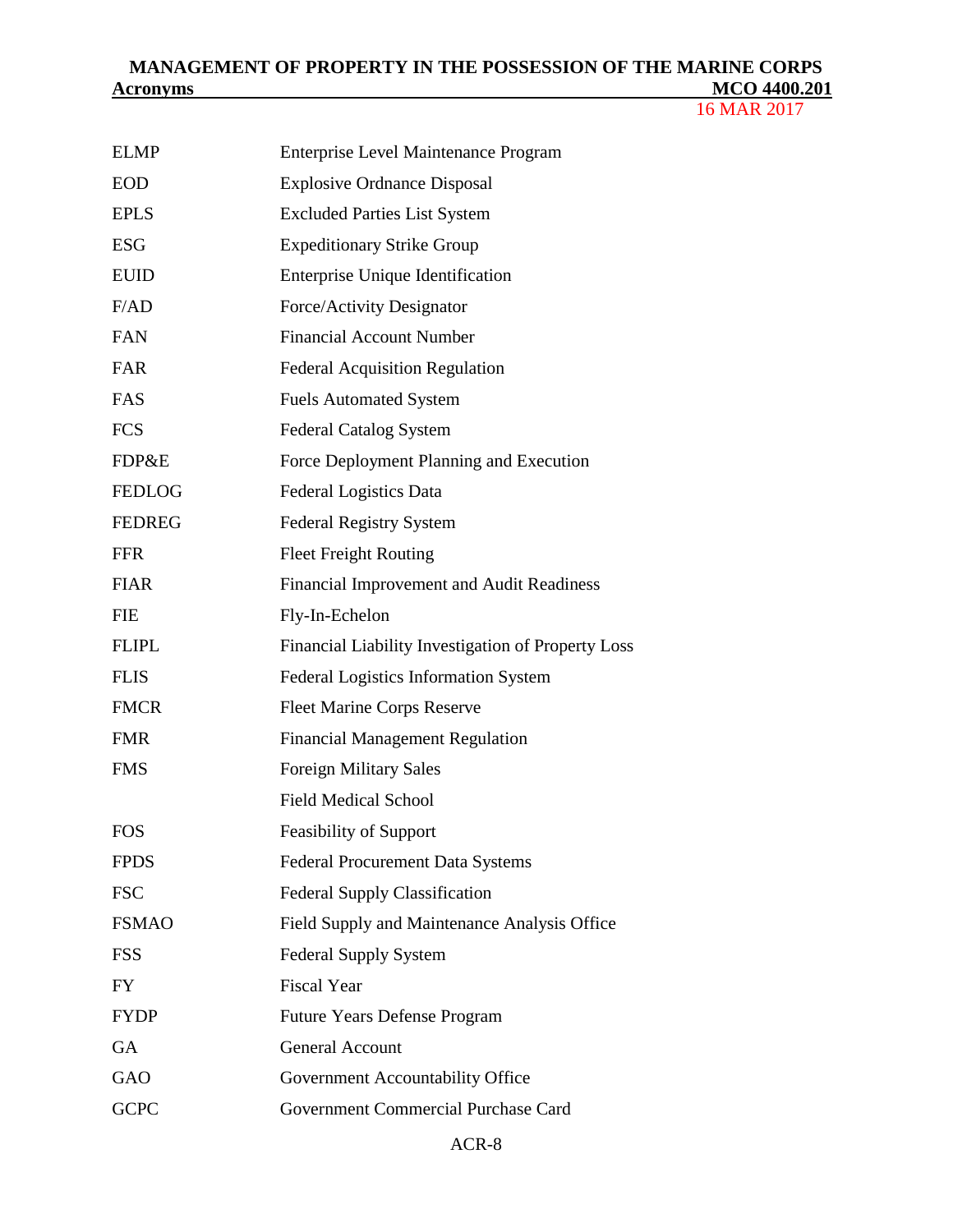| GCSS-MC                  | Global Combat Support System-Marine Corps         |
|--------------------------|---------------------------------------------------|
| <b>GE</b>                | <b>General Equipment</b>                          |
| <b>GFC</b>               | Gaining Force Command                             |
| <b>GFE</b>               | Government-Furnished Equipment                    |
| GFI                      | Government-Furnished Information                  |
| <b>GFM</b>               | Government-Furnished Material                     |
| <b>GFP</b>               | Government-Furnished Property                     |
| <b>GME</b>               | Garrison Mobile Equipment                         |
| <b>GP</b>                | <b>Government Property</b>                        |
| <b>GPC</b>               | Government Purchase Card                          |
| <b>GPP</b>               | <b>General Property Plant</b>                     |
| <b>GPP&amp;E</b>         | <b>General Property Plant and Equipment</b>       |
| <b>GRSC</b>              | Garrison Retail Supply Chain                      |
| <b>GSA</b>               | <b>General Services Administration</b>            |
| <b>HCA</b>               | <b>Head of Contracting Activity</b>               |
| <b>HHG</b>               | <b>Household Goods</b>                            |
| <b>HMMS</b>              | Hazardous Material Management System              |
| <b>HQMC</b>              | <b>Headquarters Marine Corps</b>                  |
| $I-I$                    | Inspector-Instructor                              |
| <b>IAE</b>               | <b>Integrated Acquisition Environment</b>         |
|                          |                                                   |
| IC                       | <b>Identifier Code</b>                            |
| <b>ICART</b>             | <b>Internal Controls and Audit Readiness Team</b> |
| <b>ICCE</b>              | Individual Combat Clothing and Equipment          |
| <b>ICE</b>               | <b>Inventory Control Effectiveness</b>            |
| <b>ICP</b>               | <b>Inventory Control Point</b>                    |
| ID                       | Item Designator                                   |
| <b>IDB</b>               | <b>Interdepartmental Billing</b>                  |
| IIF                      | <b>Individual Issue Facility</b>                  |
| $\mathbf{II} \mathbf{P}$ | <b>Initial Issue Provisioning</b>                 |
| <b>IMA</b>               | Intermediate Maintenance Activity (Vol. 3)        |
|                          | <b>Individual Mobilization Augmentee</b>          |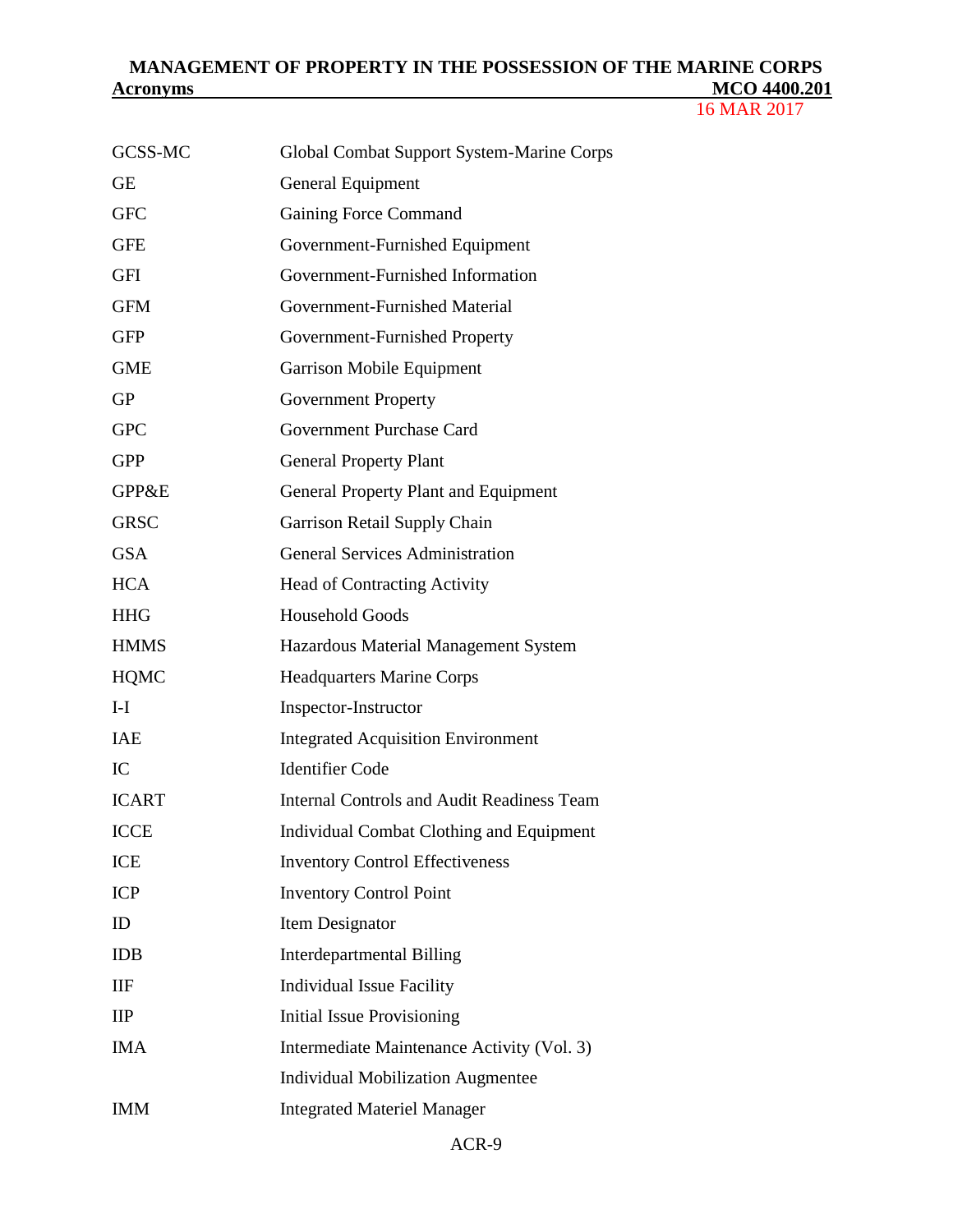| <b>IMR</b>     | Individual Memorandum Receipt                                  |
|----------------|----------------------------------------------------------------|
| <b>INFADS</b>  | <b>Internet Navy Facilities Assets Data Store</b>              |
| <b>INV</b>     | Inventory                                                      |
| <b>IPC</b>     | <b>International Postal Code</b>                               |
| <b>iRAPT</b>   | Invoicing, Receipt, Acceptance, and Property Transfer          |
| <b>IRR</b>     | <b>Individual Ready Reserves</b>                               |
| <b>ISO</b>     | International Organization for Standardization                 |
| <b>ISSA</b>    | <b>Inter-Service Support Agreement</b>                         |
| IT             | <b>Information Technology</b>                                  |
| <b>ITPRAS</b>  | Information Technology Procurement Request Approval System     |
| <b>IUID</b>    | Item Unique Identification                                     |
| <b>JAG</b>     | Judge Advocate General                                         |
| <b>JAGINST</b> | Judge Advocate General Instruction                             |
| <b>JAGMAN</b>  | Judge Advocate General Manual                                  |
| <b>JDRS</b>    | Joint Discrepancy Reporting System                             |
| <b>JLTI</b>    | Joint Limited Technical Inspection                             |
| <b>JPED</b>    | Joint Personal Effects Depot                                   |
| <b>JOPES</b>   | Joint Operational Planning and Execution System                |
| <b>JROTC</b>   | Junior Reserve Officer-Training Corps                          |
| <b>JUONS</b>   | Joint Urgent Operational Needs Statement                       |
| <b>KCO</b>     | Key Control Objective                                          |
| <b>KSD</b>     | <b>Key Supporting Document</b>                                 |
| <b>KYLOC</b>   | Kentucky Logistics Operations Center                           |
| <b>LCE</b>     | Logistics Combat Element                                       |
| <b>LMARS</b>   | Logistics Metrics Analysis Reporting System                    |
| LMARS/CWT      | Logistics Metrics Analysis Reporting System/Customer Wait Time |
| <b>LOA</b>     | Line of Accounting                                             |
| LOC            | <b>Logistics Operation Center</b>                              |
| <b>LOGAIS</b>  | <b>Logistics Automated Information Systems</b>                 |
| <b>LOTS</b>    | <b>Logistics Online Tracking System</b>                        |
| <b>LTI</b>     | <b>Limited Technical Inspection</b>                            |
| <b>LUP</b>     | Letter of Unserviceable Property                               |
|                |                                                                |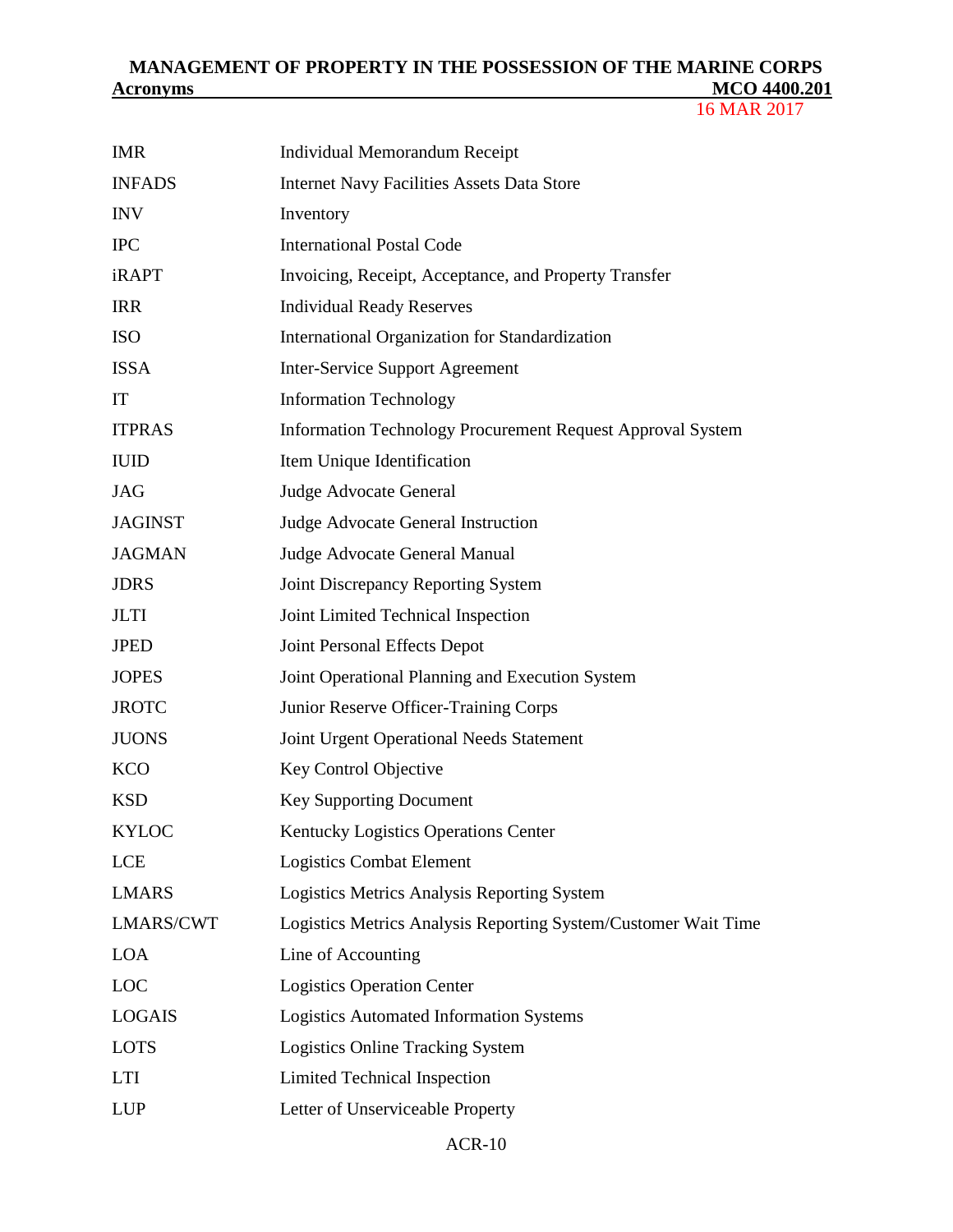| <b>M&amp;RA</b>     | Manpower and Reserve Affairs                           |
|---------------------|--------------------------------------------------------|
| <b>MAC</b>          | <b>Major Activity Command</b>                          |
| <b>MAGTF</b>        | Marine Air-Ground Task Force                           |
| <b>MAJCOM</b>       | Major Command                                          |
| <b>MAL</b>          | Mechanized Allowance List                              |
| <b>MAP</b>          | <b>Military Assistance Program</b>                     |
| <b>MAPS</b>         | Marine Corps Acquisition Procedures Supplement         |
| <b>MARADMIN</b>     | Marine Administrative Message                          |
| <b>MARCORMAN</b>    | Marine Corps Manual                                    |
| <b>MARFOR</b>       | <b>Marine Forces</b>                                   |
| MARCORLOGCOM        | Marine Corps Logistics Command                         |
| <b>MARCORSYSCOM</b> | Marine Corps Systems Command                           |
| <b>MARFORCOM</b>    | Marine Corps Forces Command                            |
| <b>MARFORPAC</b>    | Marine Corps Forces Pacific                            |
| <b>MARFORRES</b>    | <b>Marine Forces Reserve</b>                           |
| <b>MARFORSOC</b>    | Marine Corps Forces Special Operations Command         |
| <b>MAW</b>          | Marine Aircraft Wing                                   |
| <b>MCA</b>          | Management Control Activity or Mission Critical Assets |
| <b>MCAS</b>         | Marine Corps Air Station                               |
| <b>MCB</b>          | Marine Corps Base                                      |
| <b>MCBUL</b>        | Marine Corps Bulletin                                  |
| <b>MCLB</b>         | Marine Corps Logistics Base                            |
| <b>MCC</b>          | <b>Monitored Command Code</b>                          |
| <b>MCCDC</b>        | Marine Corps Combat Development Center                 |
| <b>MCDN</b>         | Marine Corps Data Network                              |
| <b>MCEFS</b>        | Marine Corps Electronic Forms System                   |
| <b>MCF</b>          | <b>Medical Contingency File</b>                        |
| <b>MCICOM</b>       | Marine Corps Installations Command                     |
| <b>MCIE</b>         | Marine Corps Information Environment                   |
| <b>MCJROTC</b>      | Marine Corps Junior Reserve Officers Training Corps    |
| <b>MCL</b>          | Minimum Combat Load                                    |
| <b>MCM</b>          | <b>Manual for Courts Martial</b>                       |
|                     |                                                        |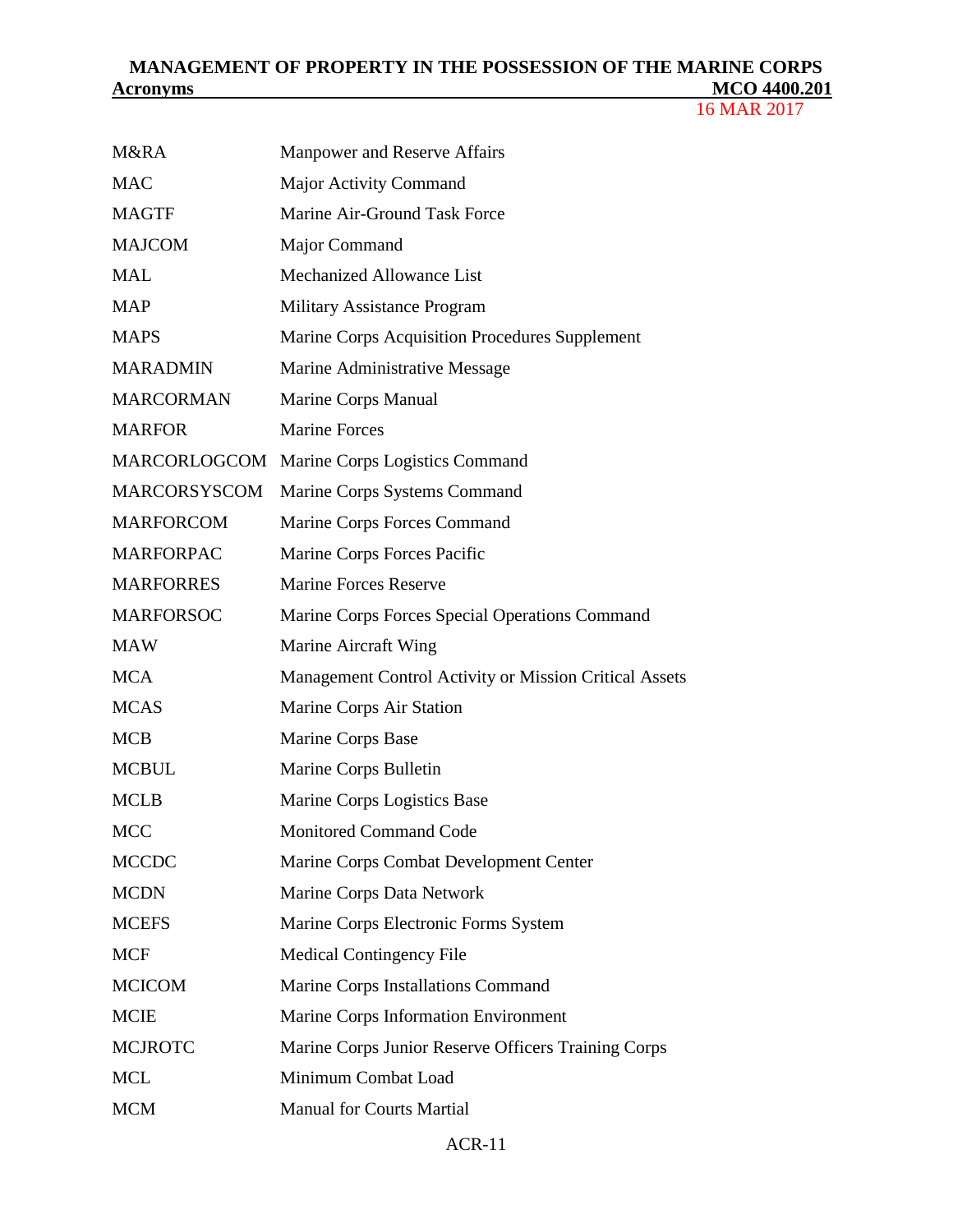| <b>MCN</b>       | <b>Management Control Number</b>                         |
|------------------|----------------------------------------------------------|
| <b>MCO</b>       | Marine Corps Order                                       |
| <b>MCPC</b>      | Marine Corps Programming Code                            |
| <b>MCPDS</b>     | Marine Corps Publications Distribution System            |
| <b>MCPIC</b>     | Marine Corps Prepositioning Information Center           |
| MCPP-N           | Marine Corps Prepositioning Program - Norway             |
| <b>MCRD</b>      | Marine Corps Recruit Depot                               |
| <b>MCSN</b>      | Marine Corps Stock Number                                |
| <b>MCSS</b>      | <b>Military Clothing Sales Store</b>                     |
| <b>MCTFS</b>     | Marine Corps Total Force Structure System                |
| <b>MCUB</b>      | Marine Corps Uniform Board                               |
| <b>MCX</b>       | Marine Corps Exchange                                    |
| <b>ME</b>        | <b>Military Equipment</b>                                |
| <b>MEB</b>       | Marine Expeditionary Brigade                             |
| <b>MEBS</b>      | Mapping Enterprise Business System                       |
| <b>MEDLOG</b>    | <b>Medical Logistics</b>                                 |
| <b>MEF</b>       | Marine Expeditionary Force                               |
| <b>MET</b>       | <b>Mission Essential Task</b>                            |
| <b>MEU</b>       | Marine Expeditionary Unit                                |
| <b>MEV</b>       | Military Equipment Valuation                             |
| <b>MFP</b>       | Materiel Fielding Plan                                   |
| <b>MHE</b>       | <b>Material Handling Equipment</b>                       |
| MIL-PRF          | Military Performance Specification                       |
| <b>MILPERS</b>   | <b>Military Personnel Marine Corps</b>                   |
| MILS/MIL-STD     | Military Standard                                        |
| <b>MILSBILLS</b> | Military Standard Billing System                         |
| <b>MILSCAP</b>   | Military Standard Contract Administration Procedures     |
| <b>MILSTAMP</b>  | Military Standard Transportation and Movement Procedures |
| <b>MILSTRAP</b>  | Military Standard Transaction Reporting and Accounting   |
|                  | Procedures                                               |
| <b>MILSTRIP</b>  | Military Standard Requisitioning and Issue Procedures    |
| MIN/MAX          | Minimum / Maximum                                        |
|                  |                                                          |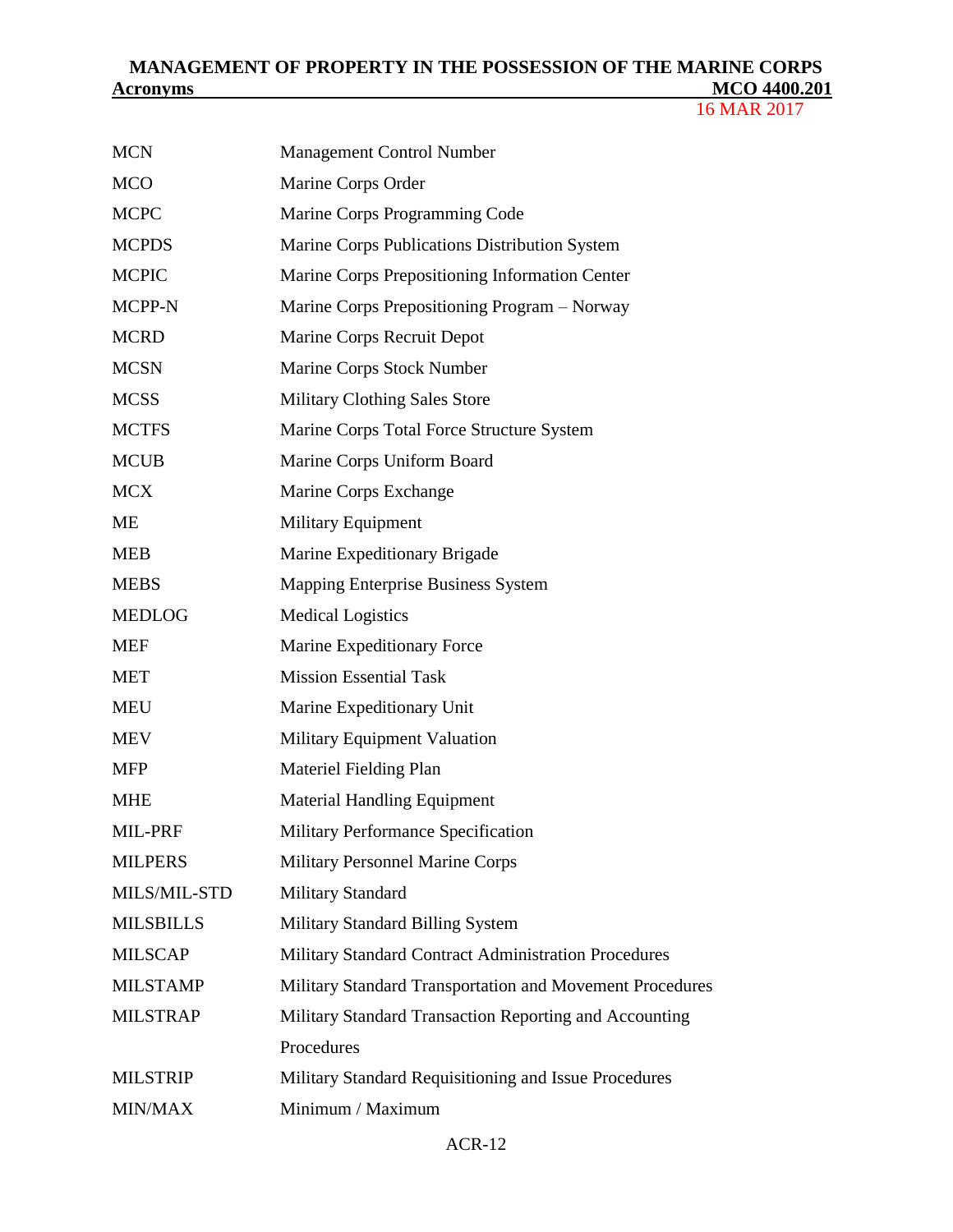| <b>MIPR</b>   | Military Interdepartmental Purchase Request          |
|---------------|------------------------------------------------------|
| <b>MIR</b>    | <b>Material Inspection Results</b>                   |
| <b>MIRR</b>   | Monthly Inventory Review Report                      |
| <b>MLG</b>    | Marine Logistics Group                               |
| <b>MLSR</b>   | Missing, Lost, Stolen, or Recovered                  |
| <b>MMCT</b>   | Maximum Maintenance Cycle Time                       |
| <b>MMDC</b>   | <b>MAGTF Materiel Distribution Center</b>            |
| <b>MMO</b>    | Maintenance Management Officer                       |
| <b>MOA</b>    | Memorandum of Agreement                              |
| <b>MOCAS</b>  | Mechanization of Contract Administration Services    |
| <b>MOS</b>    | Military Occupational Specialty                      |
| <b>MOV</b>    | Materiel Obligation Validation                       |
| <b>MOWASP</b> | Mechanization of Warehousing and Shipping Procedures |
| <b>MPF</b>    | <b>Maritime Prepositioning Force</b>                 |
| <b>MPS</b>    | Maritime Prepositioning Ships                        |
| <b>MPSRON</b> | Maritime Prepositioning Squadron                     |
| <b>MRA</b>    | Material Receipt Acknowledgement                     |
| <b>MRE</b>    | Meals Ready-to-Eat                                   |
| <b>MRI</b>    | Major Command Recipient Identifier                   |
| <b>MRL</b>    | Minimum Requirements List                            |
| <b>MRO</b>    | <b>Material Release Order</b>                        |
| <b>MROC</b>   | Marine Requirements Oversight Council                |
| <b>MRP</b>    | <b>Material Returns Program</b>                      |
| <b>MRT</b>    | <b>Management Reporting Tool</b>                     |
| <b>MSC</b>    | Major Subordinate Command                            |
| <b>MSG BN</b> | Marine Security Guard Battalion                      |
| <b>MSI</b>    | Monthly Serialized Inventory                         |
| <b>MSL</b>    | Military Shipping Label                              |
| <b>MTF</b>    | <b>Medical Treatment Facility</b>                    |
| <b>MUMMS</b>  | Marine Corps Unified Material Management System      |
| <b>MVGL/N</b> | Money Value Gain/Loss Notice                         |
| <b>MWD</b>    | Military Working Dog                                 |
|               |                                                      |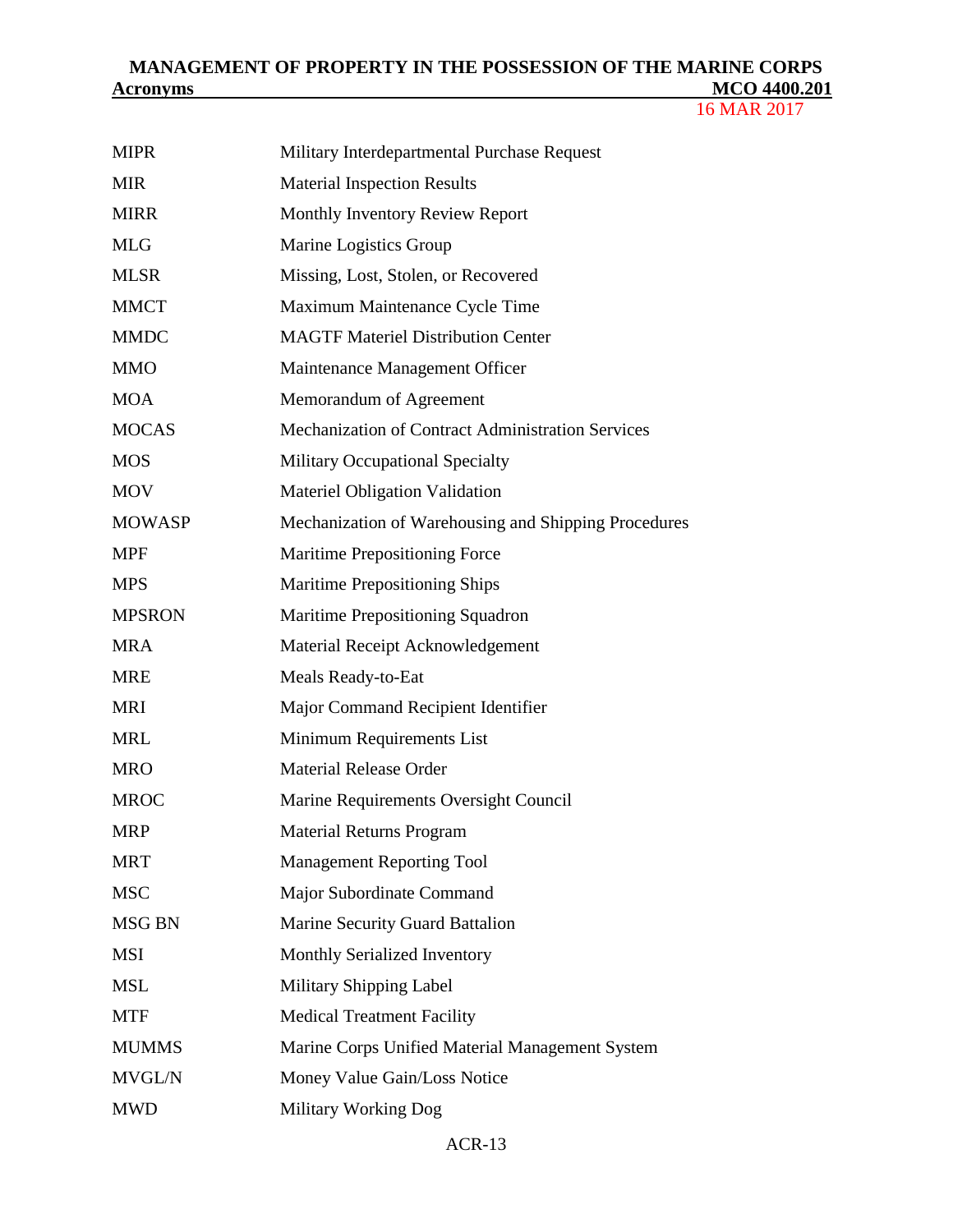16 MAR 2017

| <b>NAF</b>      | Non-Appropriated Fund                                          |
|-----------------|----------------------------------------------------------------|
| <b>NALCOMIS</b> | Naval Aviation Logistics Command Management Information System |
| <b>NAMP</b>     | <b>Naval Aviation Maintenance Program</b>                      |
| <b>NAVCOMP</b>  | Navy Comptroller                                               |
| <b>NAVMC</b>    | Navy/Marine Corps                                              |
| <b>NAVSEA</b>   | Naval Sea Systems Command                                      |
| <b>NAVSUP</b>   | <b>Naval Supply Systems Command</b>                            |
| <b>NBCDE</b>    | Nuclear, Biological & Chemical Defense Equipment               |
| <b>NCA</b>      | <b>National Command Authority</b>                              |
| <b>NCO</b>      | Non-Commissioned Officer                                       |
| <b>NCOIC</b>    | Non-Commissioned Officer in Charge                             |
| <b>NEXCOM</b>   | Naval Exchange Command                                         |
| <b>NGA</b>      | National Geospatial-Intelligence Agency                        |
| <b>NGO</b>      | Non-Government Organization                                    |
| <b>NHRC</b>     | <b>Naval Health Research Center</b>                            |
| <b>NIIN</b>     | National Item Identification Number                            |
| <b>NIS</b>      | Not In Stock                                                   |
| <b>NJP</b>      | Non-Judicial Punishment                                        |
| <b>NMCS</b>     | Not Mission Capable Supply                                     |
| <b>NMMC</b>     | National Museum of the Marine Corps                            |
| <b>NOK</b>      | Next of Kin                                                    |
| <b>NOLSC</b>    | <b>Naval Operations Logistics Support Center</b>               |
| <b>NROTC</b>    | <b>Naval Reserve Officers Training Corps</b>                   |
| $NS-E$          | Non-Standard Equipment                                         |
| <b>NSLC</b>     | Naval Sea Logistics Center                                     |
| <b>NSN</b>      | <b>National Stock Number</b>                                   |
| <b>NSWC</b>     | <b>Naval Surface Warfare Center</b>                            |
| <b>NULO</b>     | <b>Negative Unliquidated Obligation</b>                        |
| <b>NWCF</b>     | Navy Working Capital Fund                                      |
| O&M             | <b>Operation and Maintenance</b>                               |
| O&M, MC         | Operation and Maintenance, Marine Corps                        |
| O&M, MCR        | Operation and Maintenance, Marine Corps Reserve                |
|                 |                                                                |

#### ACR-14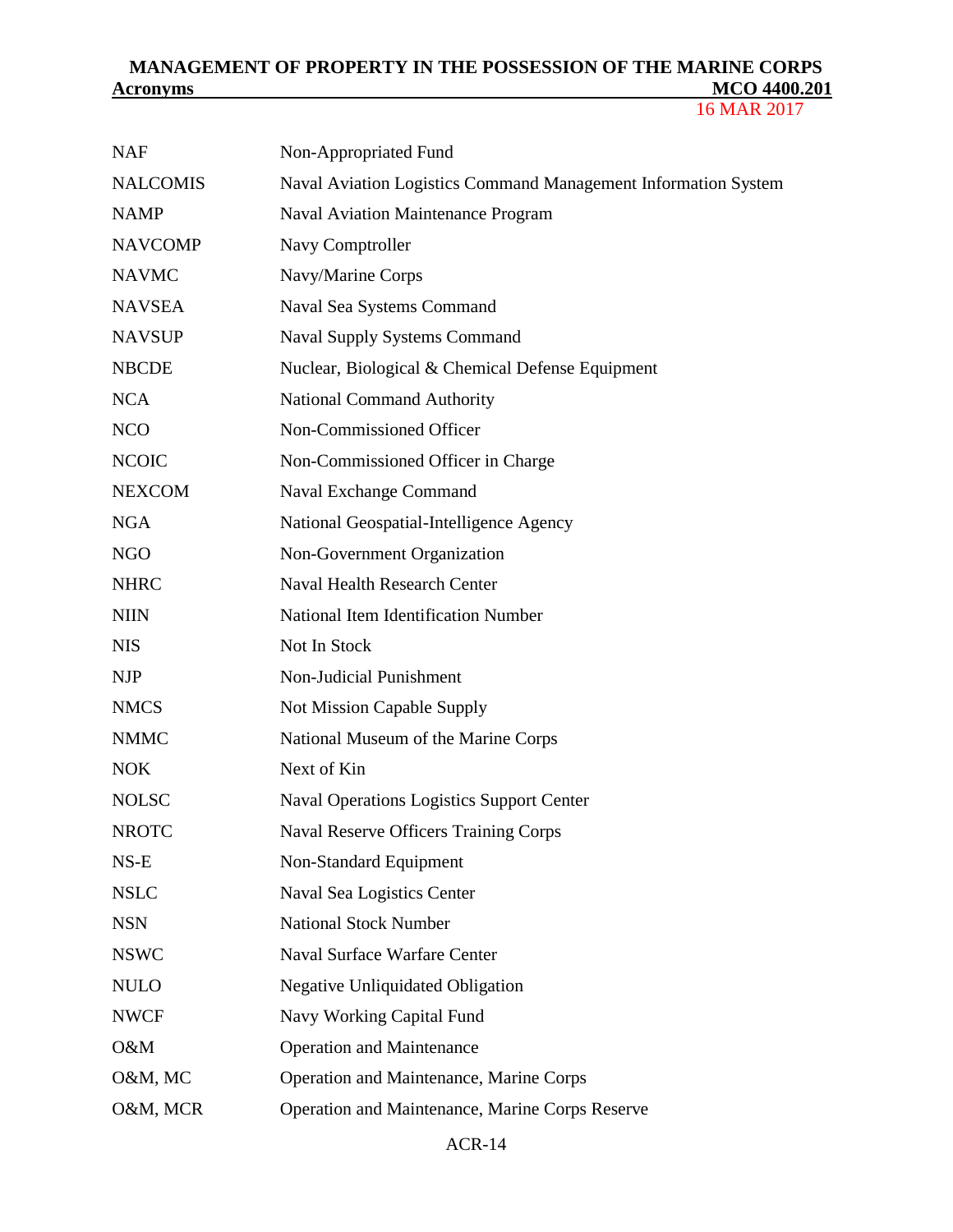| O&M, N           | Operation and Maintenance, Navy                     |
|------------------|-----------------------------------------------------|
| <b>OCONUS</b>    | <b>Outside the Continental United States</b>        |
| <b>OCS</b>       | <b>Officer Candidates School</b>                    |
| <b>OIC</b>       | Officer in Charge                                   |
| OIS-MC           | Ordnance Information System - Marine Corps          |
| OL               | <b>Operating Level</b>                              |
| <b>OLA</b>       | Office of Legislative Affairs                       |
| <b>OM&amp;S</b>  | <b>Operating Materials and Supplies</b>             |
| <b>OMB</b>       | Office of Management and Budget                     |
| <b>OMPF</b>      | <b>Official Military Personnel File</b>             |
| <b>OPBUD</b>     | <b>Operational Budget</b>                           |
| <b>OPFOR</b>     | <b>Operating Force</b>                              |
| <b>OPNAVINST</b> | <b>Chief of Naval Operations Instruction</b>        |
| <b>ORCA</b>      | Online Representation and Certification Application |
| <b>OSD</b>       | Office of the Secretary of Defense                  |
| <b>OST</b>       | Order/Ship Time                                     |
| <b>OTC</b>       | <b>Operational Test Code</b>                        |
| <b>OTO</b>       | <b>Outstanding Travel Orders</b>                    |
| <b>OUSD</b>      | Office of the Under Secretary of Defense            |
| <b>PBDD</b>      | Programming and Budget Documentation Database       |
| <b>PCS</b>       | Permanent Change of Station                         |
| <b>PD</b>        | <b>Priority Designator</b>                          |
| PdM              | <b>Product Manager</b>                              |
| <b>PDREP</b>     | Product Data Reporting and Evaluation Program       |
| <b>PDS</b>       | Procurement Data Standard                           |
| PE               | <b>Personal Effects</b>                             |
| <b>PEBC</b>      | Personal Effects and Baggage Center                 |
| <b>PEO</b>       | Program Executive Officer                           |
| PEO-LS           | Program Executive Officer - Land Systems            |
| <b>PERE</b>      | Person Eligible to Receive Effects                  |
| <b>PICA</b>      | Primary Inventory Control Activity                  |
| <b>PICP</b>      | Physical Inventory Control Program                  |
|                  |                                                     |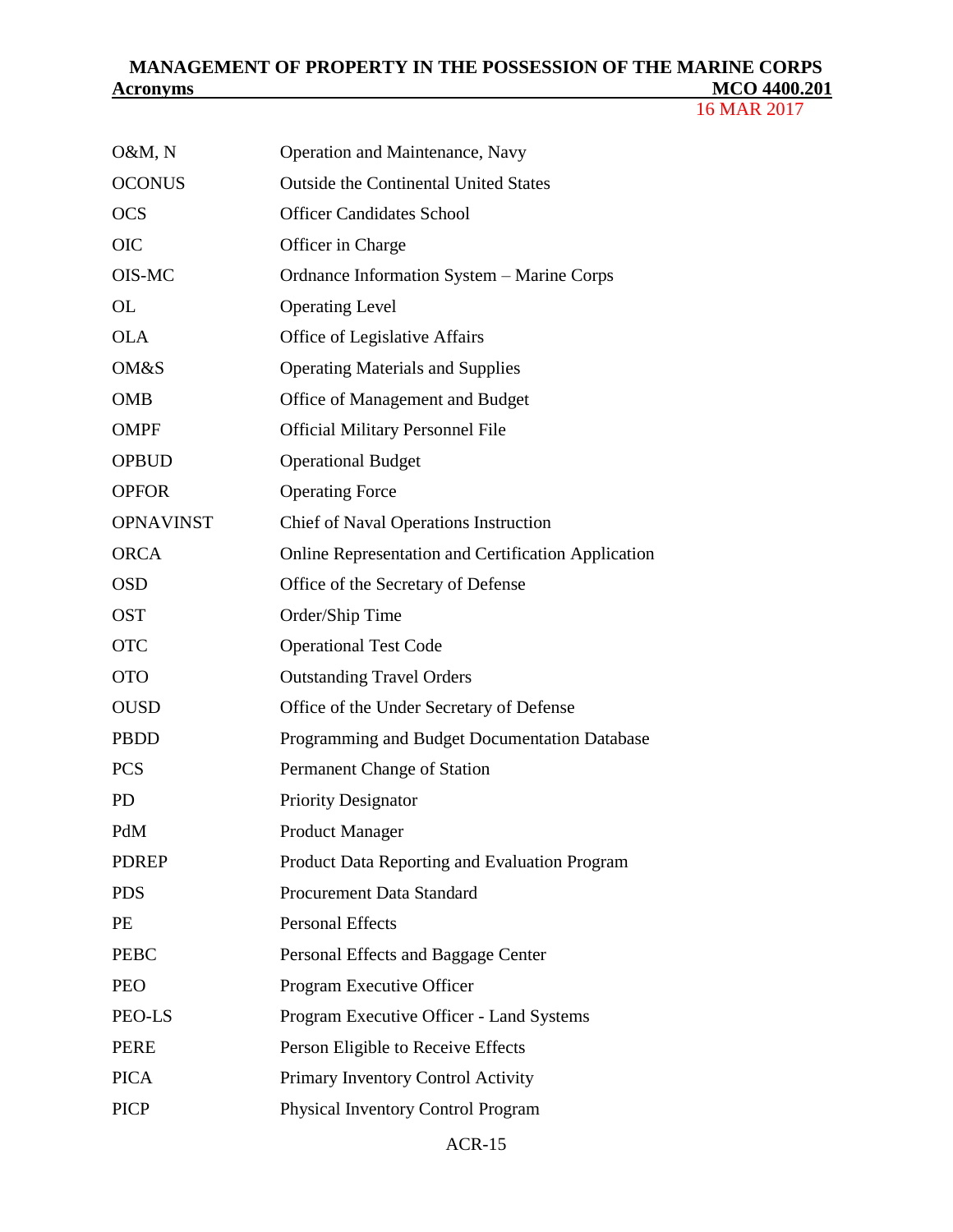| <b>PIIN</b>  | Procurement Instrument Identification Number   |
|--------------|------------------------------------------------|
| <b>PIP</b>   | Product Improvement Program                    |
| PL           | <b>Publication Listing</b>                     |
| <b>PLAD</b>  | <b>Plan Language Address</b>                   |
| <b>PLMS</b>  | <b>Publication Library Management System</b>   |
| <b>PM</b>    | Program Manager                                |
| <b>PMC</b>   | <b>Procurement Marine Corps</b>                |
| <b>PMCUB</b> | Permanent Marine Corps Uniform Board           |
| PO           | <b>Purchase Order</b>                          |
| <b>POAM</b>  | Plan of Actions and Milestones                 |
| POC          | Point of Contact                               |
| <b>POL</b>   | Petroleum, Oil, and Lubricants                 |
| POL-MIL      | Political-Military                             |
| <b>POM</b>   | Program Objective Memorandum                   |
| <b>POR</b>   | <b>Packaged Operational Ration</b>             |
| <b>POV</b>   | Privately Owned Vehicle                        |
| PP&E         | Property, Plant and Equipment                  |
| PP&P         | Packing, Packaging, and Preservation           |
| <b>PPBE</b>  | Planning, Programming, Budgeting and Execution |
| <b>PPE</b>   | Personal Protective Equipment                  |
| <b>PPM</b>   | <b>Personal Property Manager</b>               |
| <b>PQDR</b>  | <b>Product Quality Deficiency Report</b>       |
| <b>PR</b>    | <b>Purchase Request</b>                        |
| PR Builder   | <b>Purchase Request Builder</b>                |
| <b>PRC</b>   | <b>Process Review Committee</b>                |
| pRFID        | Passive Radio Frequency Identification         |
| QA           | <b>Quality Assurance</b>                       |
| <b>QDR</b>   | <b>Quality Deficiency Reports</b>              |
| R&D          | <b>Research and Development</b>                |
| R&E          | Replacement and Evacuation                     |
| <b>RAMP</b>  | <b>Reportable Asset Management Process</b>     |
| <b>RBE</b>   | Remain Behind Equipment                        |
|              |                                                |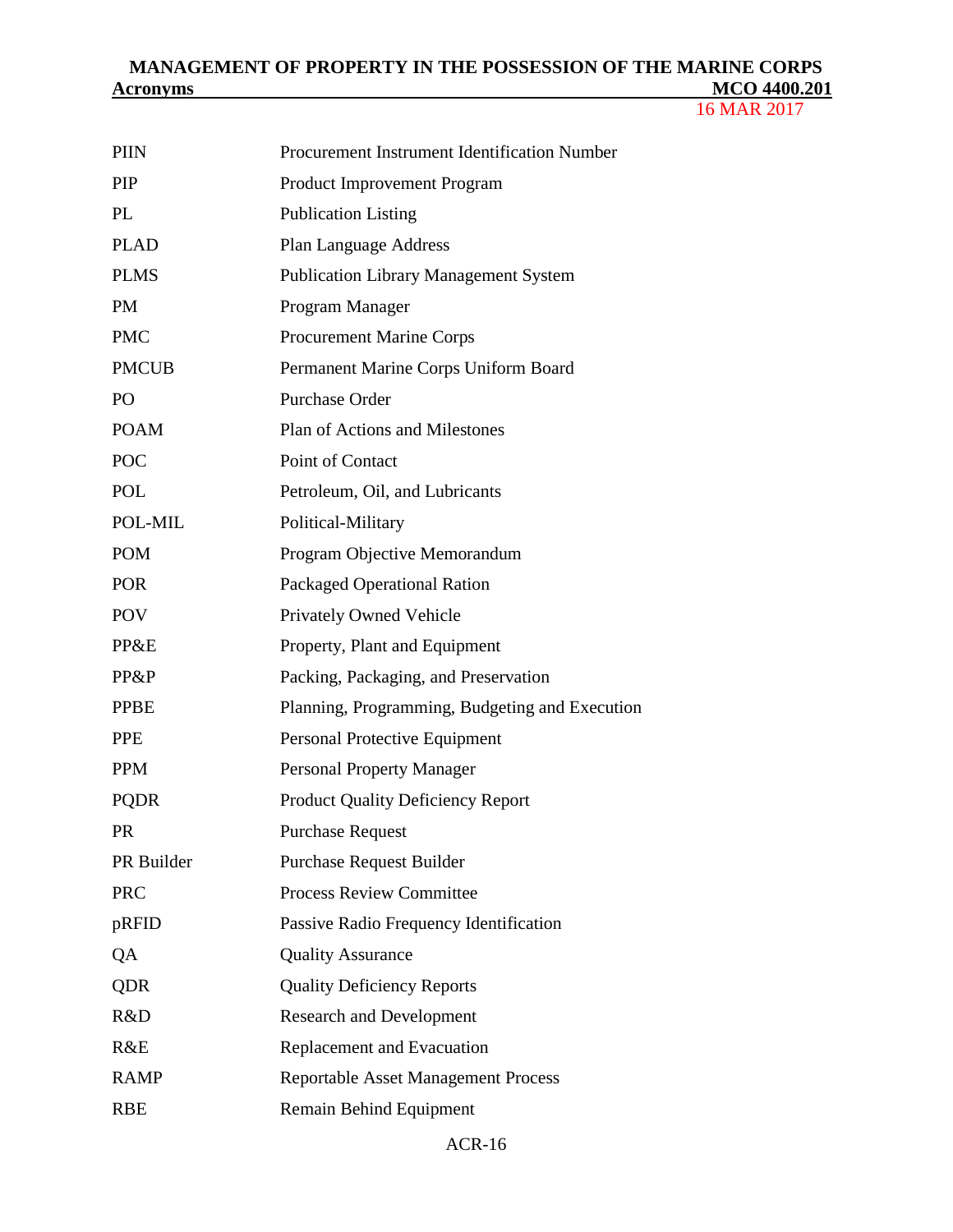| <b>RBPE</b>   | <b>Remain Behind Personal Effects</b>              |
|---------------|----------------------------------------------------|
| <b>RCO</b>    | <b>Regional Contracting Office</b>                 |
| RD&A          | Research, Development and Acquisition              |
| <b>RDD</b>    | <b>Required Delivery Date</b>                      |
| RDT&E         | Research, Development, Test and Evaluation         |
| <b>RFB</b>    | Request for Bid                                    |
| <b>RFP</b>    | <b>Request for Proposal</b>                        |
| <b>RGFP</b>   | <b>Requisitioned Government Furnished Property</b> |
| RI            | Responsible Individual                             |
| <b>RIC</b>    | Routing Identifier Code                            |
| <b>RIP</b>    | Reparable Issue Point                              |
| RO            | Responsible Officer                                |
| <b>ROTC</b>   | <b>Reserve Officer Training Corps</b>              |
| RP            | <b>Real Property</b>                               |
| <b>RPPOB</b>  | Replenishment Parts Purchase or Borrow             |
| <b>RPR</b>    | <b>Reports of Property Received</b>                |
| <b>RSA</b>    | <b>Remote Storage Activity</b>                     |
| <b>RSCO</b>   | <b>Recruiting Station Commanding Officer</b>       |
| <b>RUC</b>    | <b>Reporting Unit Code</b>                         |
| <b>SA</b>     | <b>Storage Activity</b>                            |
| SA/LW         | <b>Small Arms Light Weapons</b>                    |
| <b>SABRS</b>  | Standard Accounting, Budget and Reporting System   |
| <b>SAC</b>    | <b>Stores Account Code</b>                         |
| <b>SAAR</b>   | <b>Supply Authorization Access Request</b>         |
| <b>SASSY</b>  | <b>Supported Activities Supply System</b>          |
| <b>SCRA</b>   | <b>Standard Clothing Replacement Allowance</b>     |
| <b>SCS</b>    | <b>Stock Control System</b>                        |
| <b>SDN</b>    | <b>Standard Document Number</b>                    |
| <b>SDR</b>    | <b>Supply Discrepancy Report</b>                   |
| <b>SE</b>     | <b>Supporting Establishments</b>                   |
| <b>SECDEF</b> | Secretary of Defense                               |
| <b>SECNAV</b> | Secretary of the Navy                              |
|               |                                                    |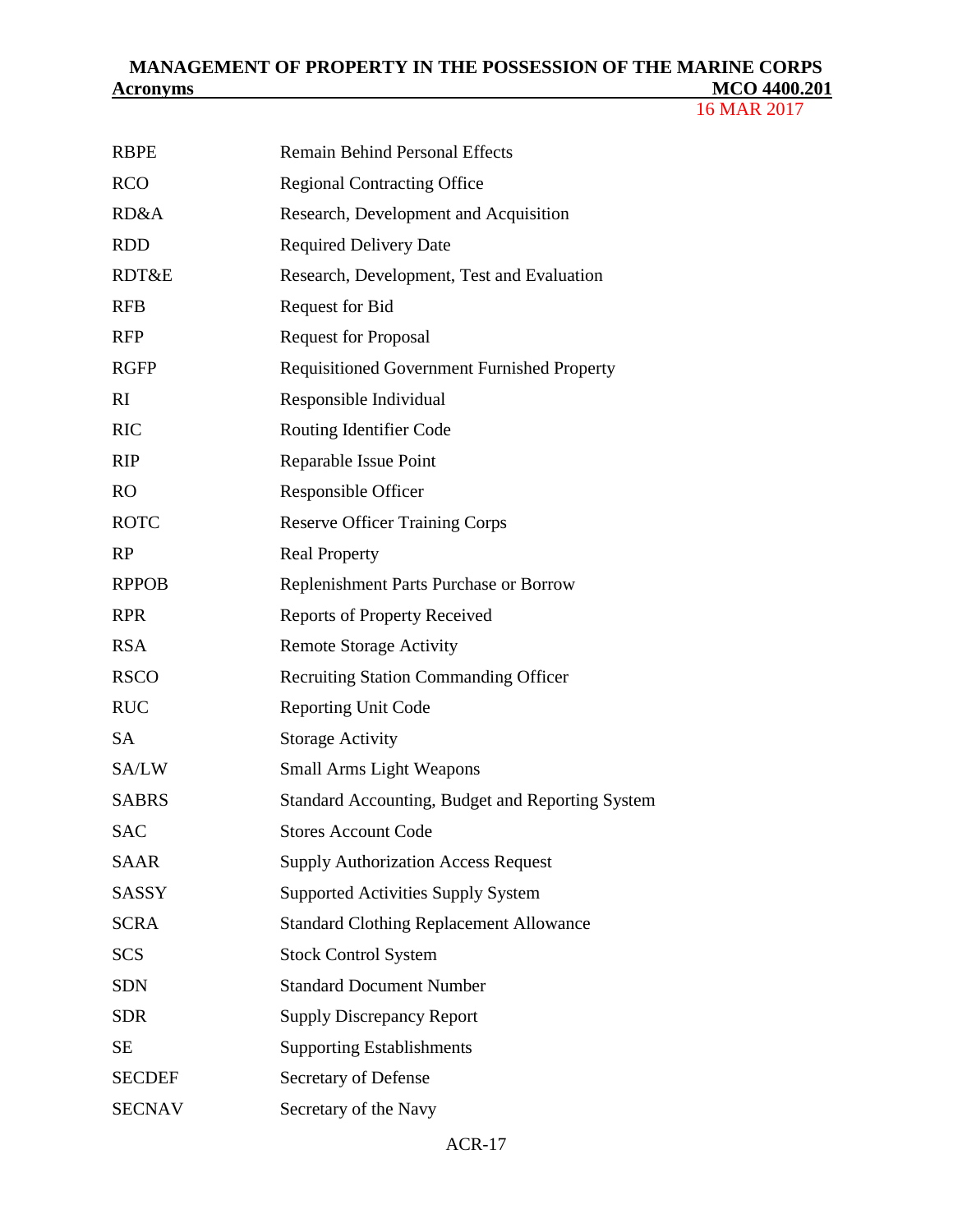| <b>SECNAVINST</b> | Secretary of the Navy Instruction                   |
|-------------------|-----------------------------------------------------|
| <b>SECREP</b>     | <b>Secondary Reparable</b>                          |
| <b>SF</b>         | <b>Standard Form</b>                                |
| <b>SFA</b>        | <b>Stock Fund Account</b>                           |
| <b>SGFP</b>       | Scheduled Government Furnished Property             |
| <b>SICA</b>       | <b>Secondary Inventory Control Activity</b>         |
| <b>SIE</b>        | Special Item Equipment                              |
| <b>SIM</b>        | Serialized Item Management                          |
| <b>SISUA</b>      | Special Initial Service Uniform Allowance           |
| <b>SIUUA</b>      | Special Initial Utility Uniform Allowance           |
| <b>SJA</b>        | <b>Staff Judge Advocate</b>                         |
| <b>SKOT</b>       | Sets, Kits, Outfits, and Tools                      |
| <b>SL</b>         | Safety Level or Stock List                          |
| <b>SLEP</b>       | Service Life Extension Program                      |
| <b>SMCR</b>       | <b>Selected Marine Corps Reserve</b>                |
| <b>SMRC</b>       | Source, Maintenance, and Recoverability Code        |
| <b>SMU</b>        | <b>Supply Management Unit</b>                       |
| <b>SNCO</b>       | <b>Staff Non-Commissioned Officer</b>               |
| <b>SNDL</b>       | <b>Standard Naval Distribution List</b>             |
| <b>SOP</b>        | <b>Standard Operating Procedures</b>                |
| SOW               | <b>Statement of Work</b>                            |
| <b>SPAWAR</b>     | Space and Naval Warfare Systems Command             |
| <b>SPIIN</b>      | Supplementary Procurement Instrument Identification |
| <b>SPMAGTF</b>    | <b>Special Purpose MAGTF</b>                        |
| <b>SPS</b>        | <b>Standard Procurement System</b>                  |
| <b>SQCR</b>       | <b>Storage Quality Control Report</b>               |
| <b>SR</b>         | Service Request                                     |
| <b>SRB</b>        | Service Record Book                                 |
| <b>SRC</b>        | <b>Security Risk Category</b>                       |
| <b>SRI</b>        | Sub-Allotment Recipient Identifier                  |
| <b>SRP</b>        | <b>Supply Request Package</b>                       |
| <b>SSN</b>        | <b>Social Security Number</b>                       |
|                   |                                                     |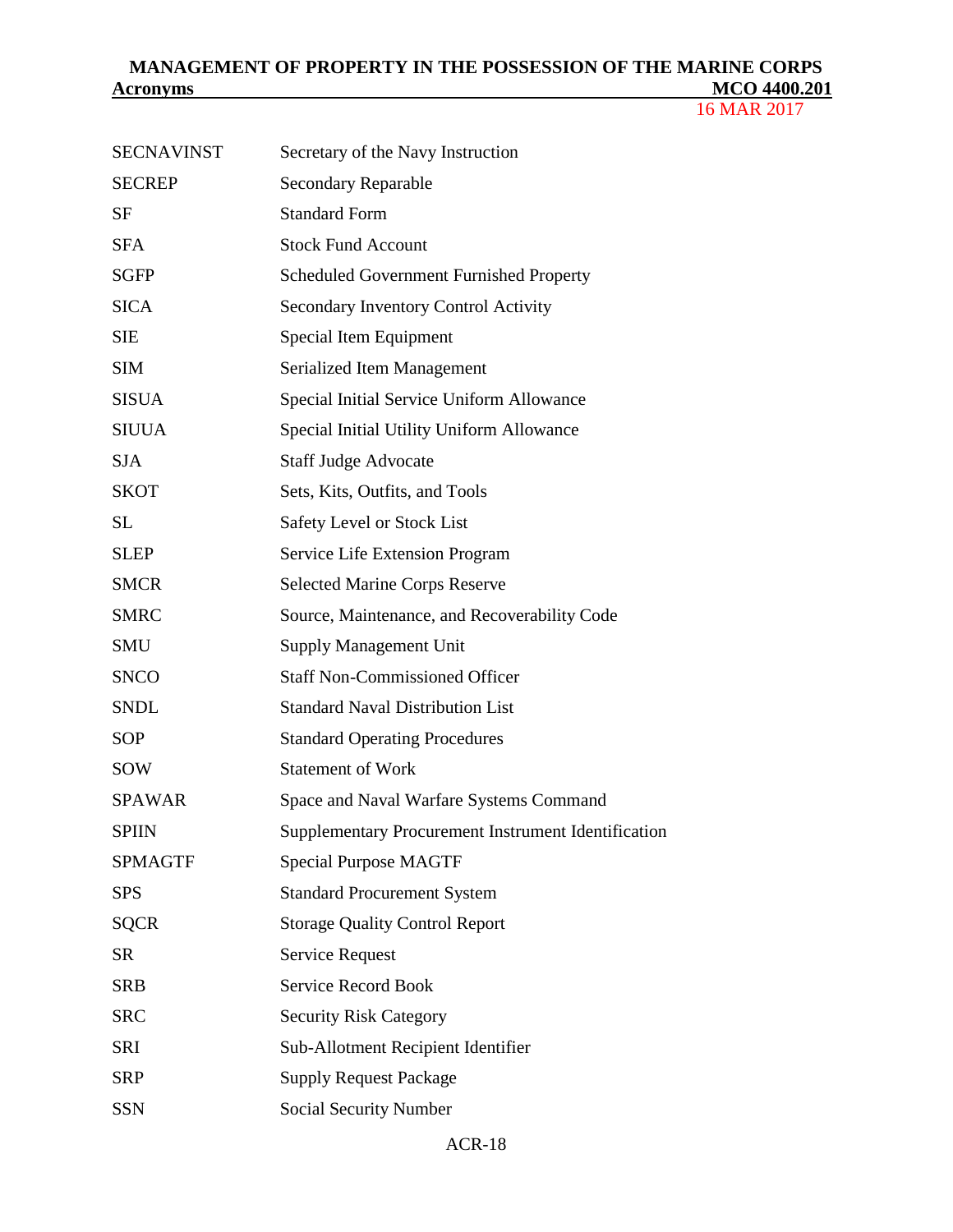16 MAR 2017

| <b>SSIR</b>     | <b>Supply System Inventory Report</b>                         |
|-----------------|---------------------------------------------------------------|
| <b>SSRI</b>     | Supply System Responsibility Item                             |
| <b>STAP</b>     | <b>Special Training Allowance Pool</b>                        |
| <b>STORES</b>   | Subsistence Total Order and Receipt Electronic System         |
| <b>STRATIS</b>  | <b>Storage Retrieval Automated Tracking Integrated System</b> |
| <b>SUBOPBUD</b> | <b>Sub-Operating Budget</b>                                   |
| <b>SUPO</b>     | Supply Officer                                                |
| SWS&CN          | Soft-Walled Shelters and Camouflage Netting                   |
| T/A             | <b>Training Allowance</b>                                     |
| T/E             | Table of Equipment                                            |
| T/O             | Table of Organization                                         |
| <b>TAC</b>      | <b>Transportation Account Code</b>                            |
|                 | Type of Address Code (Vol. 2, $10 \& 14$ )                    |
| <b>TACON</b>    | <b>Tactical Control</b>                                       |
| <b>TAD</b>      | <b>Temporary Additional Duty</b>                              |
| <b>TAMCN</b>    | Table of Authorized Materiel Control Number                   |
| <b>TAMIS</b>    | <b>Total Ammunition Management Information System</b>         |
| <b>TAP</b>      | <b>Training Allowance Pool</b>                                |
| <b>TAV</b>      | <b>Total Asset Visibility</b>                                 |
| <b>TDD</b>      | Time Definite Delivery                                        |
| <b>TDMS</b>     | <b>Technical Data Management System</b>                       |
| <b>TDP</b>      | <b>Technical Data Package</b>                                 |
| <b>TECOM</b>    | Training and Education Command                                |
| <b>TEEP</b>     | Training and Exercise Employment Plan                         |
| <b>TFMMS</b>    | <b>Total Force Manpower Management System</b>                 |
| <b>TFSD</b>     | <b>Total Force Structure Division</b>                         |
| <b>TFSMS</b>    | <b>Total Force Structure Management System</b>                |
| <b>TFSP</b>     | <b>Total Force Structure Process</b>                          |
| <b>TLAMM</b>    | Theater Lead Agent for Medical Materiel                       |
| <b>TLCM</b>     | <b>Total Life Cycle Management</b>                            |
| TM              | <b>Technical Manual</b>                                       |
| TML+            | <b>Tactical Medical Logistics Planning Tool</b>               |
|                 |                                                               |

#### ACR-19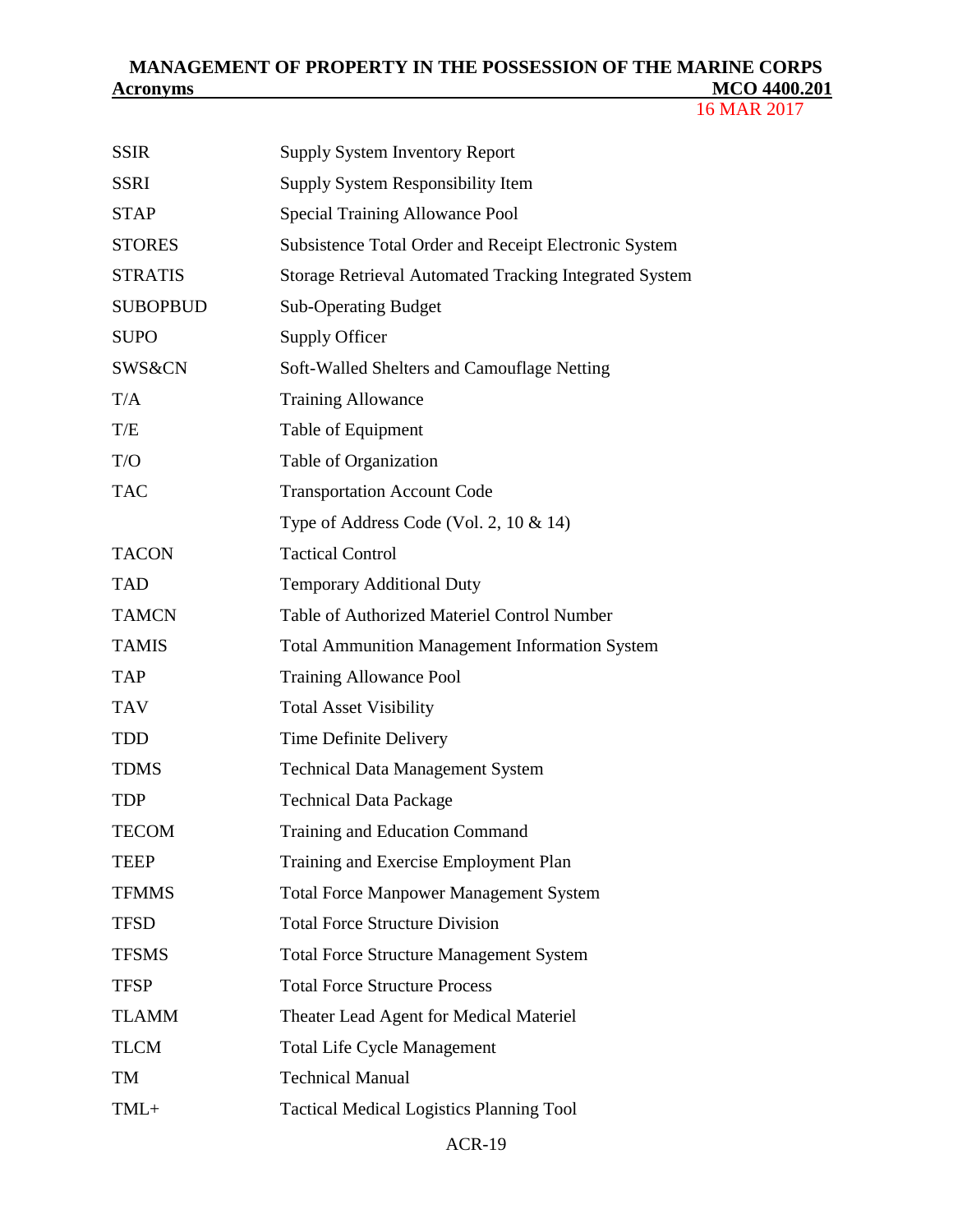| <b>TMO</b>        | <b>Transportation Management Office</b>                               |
|-------------------|-----------------------------------------------------------------------|
| TO&E              | Table of Organization and Equipment                                   |
| <b>TOECR</b>      | Table of Organization and Equipment Change Request                    |
| <b>TP</b>         | <b>Transportation Priority</b>                                        |
| <b>TPFDD</b>      | Time-Phased Force Deployment Data                                     |
| <b>TPPS</b>       | Third Party Payment System                                            |
| U/I               | Unit of Issue                                                         |
| <b>UA</b>         | <b>Unauthorized Absence</b>                                           |
| <b>UCMJ</b>       | Uniform Code of Military Justice                                      |
| <b>UDP</b>        | Unit Deployment Program                                               |
| <b>UIC</b>        | Unit Identification Code                                              |
| <b>UID</b>        | Unique Identification                                                 |
| <b>UIF</b>        | Unit Issue Facility                                                   |
| UII               | Unique Item Identifier                                                |
| <b>ULO</b>        | <b>Unliquidated Order</b>                                             |
| <b>UM</b>         | User's Manual                                                         |
| <b>UMD</b>        | <b>Unmatched Disbursement</b>                                         |
| <b>UMMIPS</b>     | Uniform Materiel Management and Issue Priority System                 |
| <b>UND</b>        | <b>Urgency of Need Designator</b>                                     |
| <b>UNITAS</b>     | <b>US-South American Allied Exercise</b>                              |
| <b>UNP</b>        | <b>Urgent Needs Process</b>                                           |
| <b>UNS</b>        | <b>Universal Need Statement</b>                                       |
| U.S.C.            | <b>United States Code</b>                                             |
| USD (AT&L)        | Under Secretary of Defense for Acquisition, Technology, and Logistics |
| <b>USPS</b>       | <b>United States Postal Service</b>                                   |
| <b>USTRANSCOM</b> | <b>United States Transportation Command</b>                           |
| <b>UUAM</b>       | Unit User Account Manager                                             |
| <b>UUNS</b>       | <b>Urgent Universal Need Statement</b>                                |
| <b>UURI</b>       | Using Unit Responsibility item                                        |
| <b>VA</b>         | <b>Veterans Affairs</b>                                               |
| <b>VCI</b>        | <b>Volatile Corrosion Inhibitor</b>                                   |
| <b>WCI</b>        | Work Center Identifier                                                |